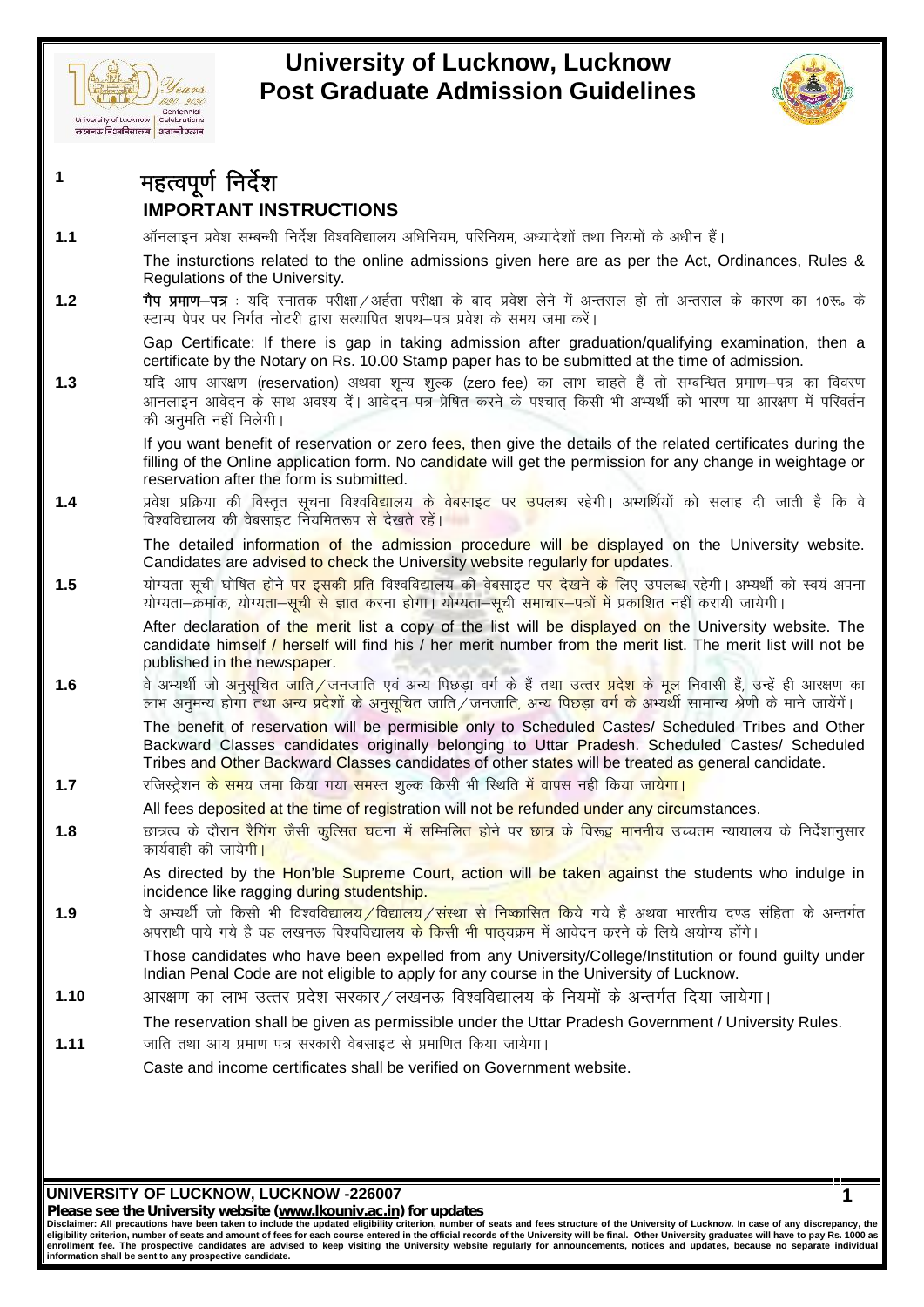



**2 because of Eucknow, Lucknow**<br> **Post Graduate Admission Guidelines**<br> **and Configuration**<br> **2 dyck distribuility** and quidelines for Admission to the Post-Graduate Courses, in the<br>
Fligibility and quidelines for Admis **) তোষেত্রতে সম্প্রান্ত সম্প্রবাদিক সম্প্রবাদিক বিয়া সম্প্রান্ত সম্প্রবাদিক বিয়া কলা, বাণিতয়, বিল্লান, যিক্ষা, বিঘি নেয়া<br>কলা, বাণিতয়, বিল্লান, যিক্ষা, বিঘি নেয়া<br>ড়বন্ বিয়া নির্বরা<br>Eligibility and guidelines for A** र कला, वाणिज्य, विज्ञान, शिक्षा, विधि तथा ललित कला संकायों की स्नातकोत्तर कक्षाओं में प्रवेश हेतु अर्हता<br>एवम् दिशा निर्देश<br>Eligibility and guidelines for Admission to the Post-Graduate Courses, in the<br>Faculties of Arts, C

**Eligibility and guidelines for Admission to the Post-Graduate Courses, in the**

**Faculties of Arts, Commerce, Science, Education, Law and Fine Arts**

कला, वाणिज्य, विज्ञान, शिक्षा, विधि तथा लीलंत केली सकायी की स्नीतकीत्तर कक्षीओ में प्रवश हुतु अहता<br>Earligibility and guidelines for Admission to the Post-Graduate Courses, in the<br>Figuility and guidelines for Admission to n B.A./B.Sc./B.Com. with 10+2+3 system from any University recognized by University Grants<br>
Commission.<br> **कला संकाय Faculty of Arts**<br>विषयवार अर्हता (गणित और सांख्यिकी को छोड़कर) के नियम इस प्रवेश नियमावली के बिन्दु 4.1 मे Commission. **2.1.1 dyk l adk; Faculty of Arts**

Subject wise eligibility details are given in clause 4.1 of these guidelines which would be applicable with the following rules (Except Mathematics and Statistics). विषयवार अर्हता (गणित और सांख्यिकी को छोड़कर) के नियम इस प्रवेश नियमावली के बिन्दु 4.1 में दिये हैं जो निम्न नियमो के<br>साथ लागू होंगे।<br>Subject wise eligibility details are given in c<mark>laus</mark>e 4.1 of these guidelines which wou

विषयवार अईता (गणित और सांख्यिकी को छोड़कर) के नियम इस प्रवेश नियमावली के बिन्दु 4.1 में दिये हैं जो निम्न नियमो के<br>साथ लागू होंगे।<br>Subject wise eligibility details are given in c<mark>laus</mark>e 4.1 of these guidelines which would **2.1.1.2** vH;Fkh Z }kjk ftl fo"k; esa ços'k ysuk g S ml fo"k; dk Lukrd ikB~;Øe ds vfUre o"k Z esa v/;;u u fd; s tkus ijUr q

In case the candidate seeks admission in the subject, which he/she has studied in the all three years of graduation the eligibility will be minimum 45% of marks. In case the candidate seeks admission in the subject, which he/she has studied in the all three years of graduation the eligibility will be minimum 45% of marks.<br>are the candidate seeks admission in the subject, which he/s

In case the candidate seeks admission in the subject, which he/she has studied in the first two years of graduation but not in the final year, the eligibility will be minimum 55% of marks अभ्यर्थी द्वारा जिस विषय <mark>में प्रवेश लेना</mark> है उस विषय का स्नातक <mark>पाद्यक्रम के अन्तिम</mark> वर्ष में अध्ययन न किये जाने परन्तु<br>स्नातक के प्रथम दो वर्षों में अध्ययन किये जाने की स्थिति में स्नातक परीक्षा न्यूनतम 55 प्रतिशत अंको

2.1.1.2 अभ्यर्थी द्वारा जिस विषय में प्रवेश लेना है उस विषय का स्नातक <mark>पाद्यक्रम के</mark> अन्तिम वर्ष में अध्ययन न किये जाने परन्तु<br>रनातक के प्रथम दो वर्षों में अध्ययन किये जाने की स्थिति में स्नातक प<mark>रीक्षा न्यूनत</mark>म 55 प्रतिश 2.1.1.3 अभ्यर्थी द्वारा जि<mark>स विषय में प्रवेश लेना है उस विषय का स्नातक पाद्यक्रम में अध्ययन न किये जाने की स्थिति में स्नातक परीक्षा<br>न्यूनतम 60 प्रतिशत अं<mark>को के साथ उत्तीर्ण की हो।</mark><br>In case the candidate seeks admission i</mark>

In case the candidate seeks admission in the subject which he/she has not studied in any year of graduation, eligibility will be minimum 60% of marks.

एैसे विषय <mark>जिसमें प्रवेश लेने की अईता कोई स्नातक (Any Graduate) हो तो स्नातक परीक्षा न्यूनतम 50 प्रतिशत अंको के साथ<br>उत्तीर्ण की <mark>हो। यह</mark> उन विषयों पर ला<mark>ग ह</mark>ोता है जो स्नातक स्तर <mark>पर ल</mark>खनऊ विश्वविद्यालय में उपलब्ध नहीं है</mark>

If case the eligibility in the subject is "Any Graduate" the candidate has to obtain minimum 50% of marks in graduation. This applies to subjects which are not available in University of Lucknow at graduation  $\parallel$ level. **2..1.2 okf.kT; l adk; Faculty of Commerce** If case the <mark>eligibility in the subject is "</mark>Any Graduate" the candidate has to obta<br>in graduation. This applies to subjects which are not available in University<br>level.<br>वाणिज्य संकाय Faculty of Commerce<br>विषयवार अर्हता के

level.<br>2..1.2 **for all and the set of Commerce**<br>विषयवार अर्डता के नियम इस प्रवेश नियमावली के<br>Subject wise eligibility details are given in<br>2.1.3 **विधि संकाय Faculty of Law**<br>विषयवार अर्डता के नियम इस प्रवेश नियमावली के

Subject wise eligibility details are given in clause 4.2 of these guidelines विषयवार अर्हता के नियम इस प्रवेश नियमावली के बिन्दु 4.2 में दिये हैं।<br>Subject wise eligibility details are given in clause 4.2 of these guidelines<br>विधि संकाय Faculty of Law<br>विषयवार अर्हता के नियम इस प्रवेश नियमावली के बिन

Subject wise eligibility details are given in clause 4.3 of these guidelines

# **2.1.4 foKku l adk; Faculty of Science**

विषयवार अर्हता के नियम इस प्रवेश नियमावली के बिन्दु 4.3 में दिये हैं।<br>Subject wise eligibility details are given in clause 4.3 of these guidelines<br>विज्ञान संकाय Faculty of Science<br>विषयवार अर्हता के नियम इस प्रवेश नियमावली Subject wise eligibility details are given in clause 4.4 of these guidelines

### **UNIVERSITY OF LUCKNOW, LUCKNOW -226007**

*Please see the University website (www.lkouniv.ac.in) for updates*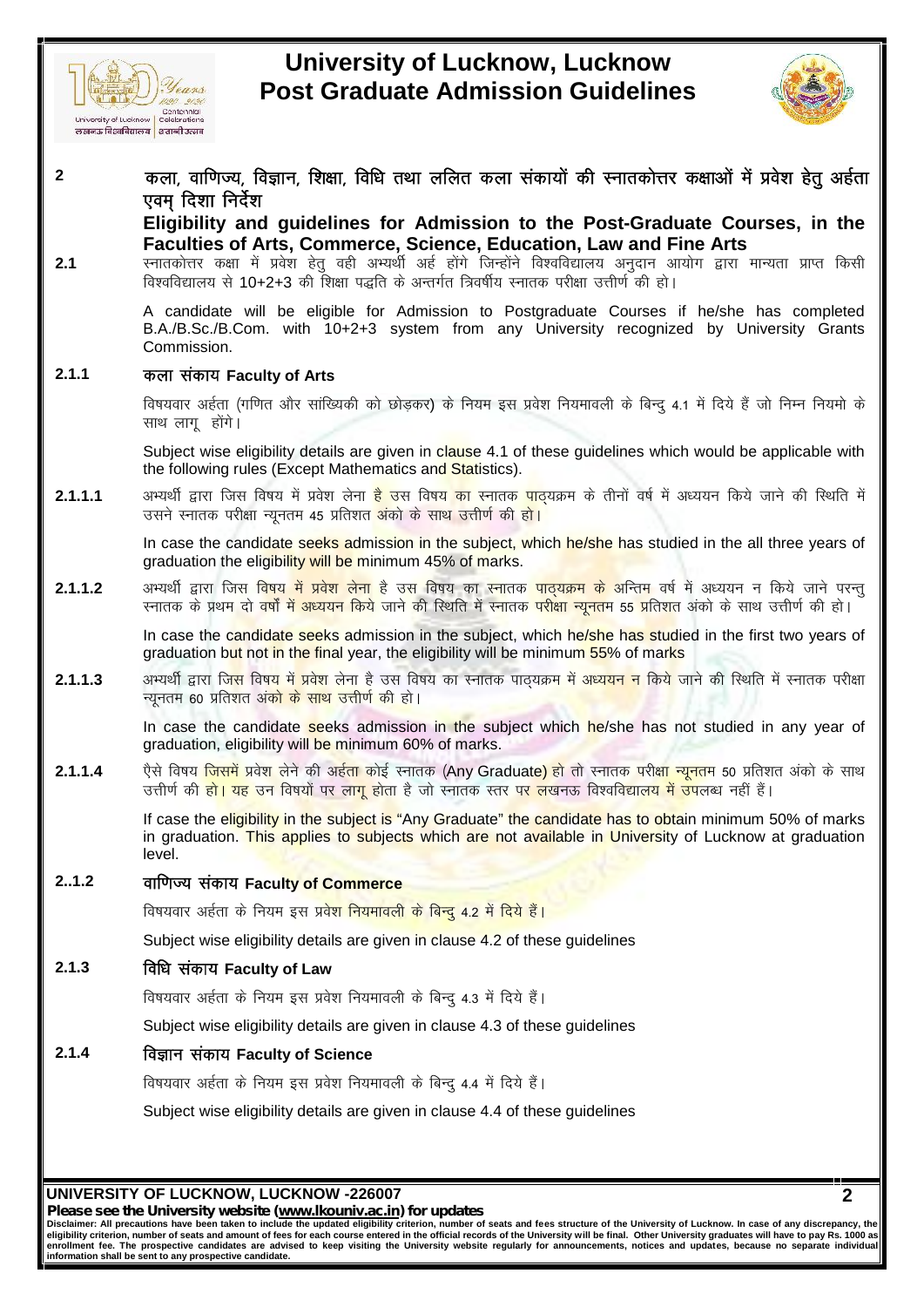



### **UNIVERSITY OF LUCKNOW, LUCKNOW -226007 3 2.1.5 of Europe of Europe Artical Contentions**<br> *Post Graduate Adr*<br> **2.1.5** ललित कला संकाय Faculty of Fine Arts<br> **advants discriming**<br> **advants weight of Fine Arts**<br> **advants weight of Fine Arts** *Carteminal*<br>
Celebrations<br> **The Carteminal Scape of Search of Search of Search Condensation**<br>
<br>
विषयवार अर्हता के नियम इस प्रवेश नियमावली के बिन्दु 4.5 में दिये हैं |<br>Subject wise eligibility details are given in clause 4 Subject wise eligibility details are given in clause 4.5 of these guidelines 2.1.5 **or The Faculty of Fine Arts**<br>विषयवार अर्हता के नियम इस प्रवेश नियमावली के बिन्दु 4.5 में दिये हैं।<br>Subject wise eligibility details are given in clause 4.5 of these guidelines<br>2.1.6 अनुसूचित जाति तथा जनजाति के प्रव 05 (पाँच) प्रतिशत की छूट दी जायेगी। The SC and ST candidates will be allowed an exemption of 5% in the eligibility percentages. Subject wise eligibility details are given in clause 4.5 of these guidelines<br>
2.1.6 अनुसूचित जाति तथा जनजाति के प्रवेशार्थियों की अर्हता निर्धारण हेतु लिए स्नातक स्तर पर निर्धारित न्यूनतम प्रतिशत अंकों में<br>
05 (पाँच) प्रत अनुसूचित जाति तथा जनजाति के प्रवेशार्थियों की अर्हता निर्धारण हेतु हि<br>05 (पॉंच) प्रतिशत की छूट दी जायेगी।<br>The SC and ST candidates will be allowed an exemption of :<br>गणित, सांख्यिकी, जैव–सांख्यिकी, मानव विज्ञान एवं फोरेंसि In Mathematics, Statisics, Biostatisics Anthropology and Forensic Science, Graduate of the Faculty of Arts will be awarded M.A. degree and the Graduates of the Faculty of Science would be awarded M.Sc. degree. entry, Kinestar, Site Kinestar, First Tetaph (Stephen Report Field, New York and the Stephen Report Field of Science, Graduate Arts will be awarded M.A. degree and the Graduates of the Faculty of Science would degree.<br>2.2 A candidate can not pursue two Postgraduate degree courses simultaneously. Arts will be awarded M.A. degree and the Graduates of the Faculty of Science would be awarded M.Sc.<br>degree.<br>2.2 अभ्यर्थी एक साथ दो परास्नातक डिग्री पाठ्यक्रमों में अ<mark>ध्ययन</mark> नहीं कर सकता है।<br>2.3 यदि अभ्यर्थी ने पहले ही किस degree.<br>अभ्यर्थी एक साथ दो परास्नातक डिग्री पाठ्यक्रमों में अ<mark>ध्यय</mark>न नहीं कर सकता है।<br>A candidate can not pursue two Postgradu<mark>ate de</mark>gree courses simultaneously.<br>यदि अभ्यर्थी ने पहले ही किसी विषय मे<mark>ं परा</mark>स्नातक <mark>पाठ्यक्</mark> A candidate who has already completed Postgraduate course in one subject will not be eligible for the second Postgraduate course except professional course. 1.3 यदि अभ्यर्थी ने पहले ही किसी विषय मे<mark>ं प</mark>रास्नातक <mark>पाठ्यक्रम पूर्ण क</mark>र लिया है तो वह दूसरे विषय में परास्नातव<br>अध्ययन हेतु अर्ह नहीं होगा। यह नियम व्यावसायिक पाठ्क्रम पर लागू नहीं होगा।<br>Second Postgraduate course excep Final Merit list shall be available in the concerned Departments and same will be available on the University website. second Postgraduate course except professional course.<br>2.4 योग्यता सूची सम्बन्धि<mark>त विभागों में उपलब्ध</mark> रहेगी तथा इसे बिश्वविद्यालय वेबसाइट पर भी देखा जा सकेगा।<br>Final Merit li<mark>st shall be available</mark> in the concerned Depart University reserves the right to cancel any admission at any stage. **2.6** परास्नातक प्रवेश से सम्बन्धित किसी भी मामले में <mark>लखन</mark>ऊ विश्वविद्यालय के कुलपति ⁄ प्रवेश समिति का निर्णय अन्तिम व बाध्यकारी होगा। In case of any matter relating to the Postgraduate Admissions, the decision of the Vice-Chancellor/Admission Committee, Lucknow University shall be final and binding. 1.6 परास्नातक प्रवेश से सम्बन्धि<mark>त किसी भी मामले में लखनऊ विश्वविद्यालय के कुलपति</mark><br>बाध्यकारी होगा।<br>In case of any matter relating to the Postgraduate Admissions,<br>Chancello<mark>r/Admission Committee, Lucknow University shall b</mark> All the legal matters pertaining to the Postgraduate Admissions shall be subject to the Lucknow  $\; \parallel \;$ Jurisdiction only. Chancell<mark>or/Admission Committee, Lucknow University shall be final and binding.<br>2.7 परास्नातक प्रवेश से सम्बन्धित सभी विधिक मामलों का न्याय क्षेत्र लखनऊ होगा।<br>All the legal matters pertaining to the Postgraduate Admissio</mark> परास्नातक प्रवेश से सम्बन्धित सभी विधिक मामलों का न्याय क्षेत्र <mark>लखनऊ होगा।</mark><br>All the legal matters pertaining to the Postgraduate Admissions shall be subject to the<br>Jurisdiction only.<br>में उस शैक्षिक सत्र में प्रवेश नहीं <mark></mark> If the number of applications for a **SELF FINANCING COURSE** is less that 60% of the number of seats, the admission to that program will not be done for this academic year In this situation the Application Fees will not be refunded. 2.8 याद किसी स्वावत्त पापित पाद्यक्रम में आवदनी की संख्या कुल स्थानी की संख्या के 60% से कम होती है तो उस पाद्यक्रम<br>मैं उस शैक्षिक सत्र में प्रवेश नहीं <mark>किया जायेगा। इस स्थिति मैं आवेदन शुल्क वाप</mark>स नहीं किया जायेगा।<br>If th में उस शैक्षिक सत्र में प्रवेश नही<mark>ं किया जायेगा। इस स्थिति में आवेदन शुल्क वा</mark>पस नहीं किया जायेगा।<br>If the number of applications for a **SELF FINANCING COURSE** is less that 60% of the number of seats,<br>the admission to tha Candidates who are appearing in the final year examination of graduation in 2020 can apply for admission but they have to fulfill all eligibility conditions on the day of counselling.

*Please see the University website (www.lkouniv.ac.in) for updates*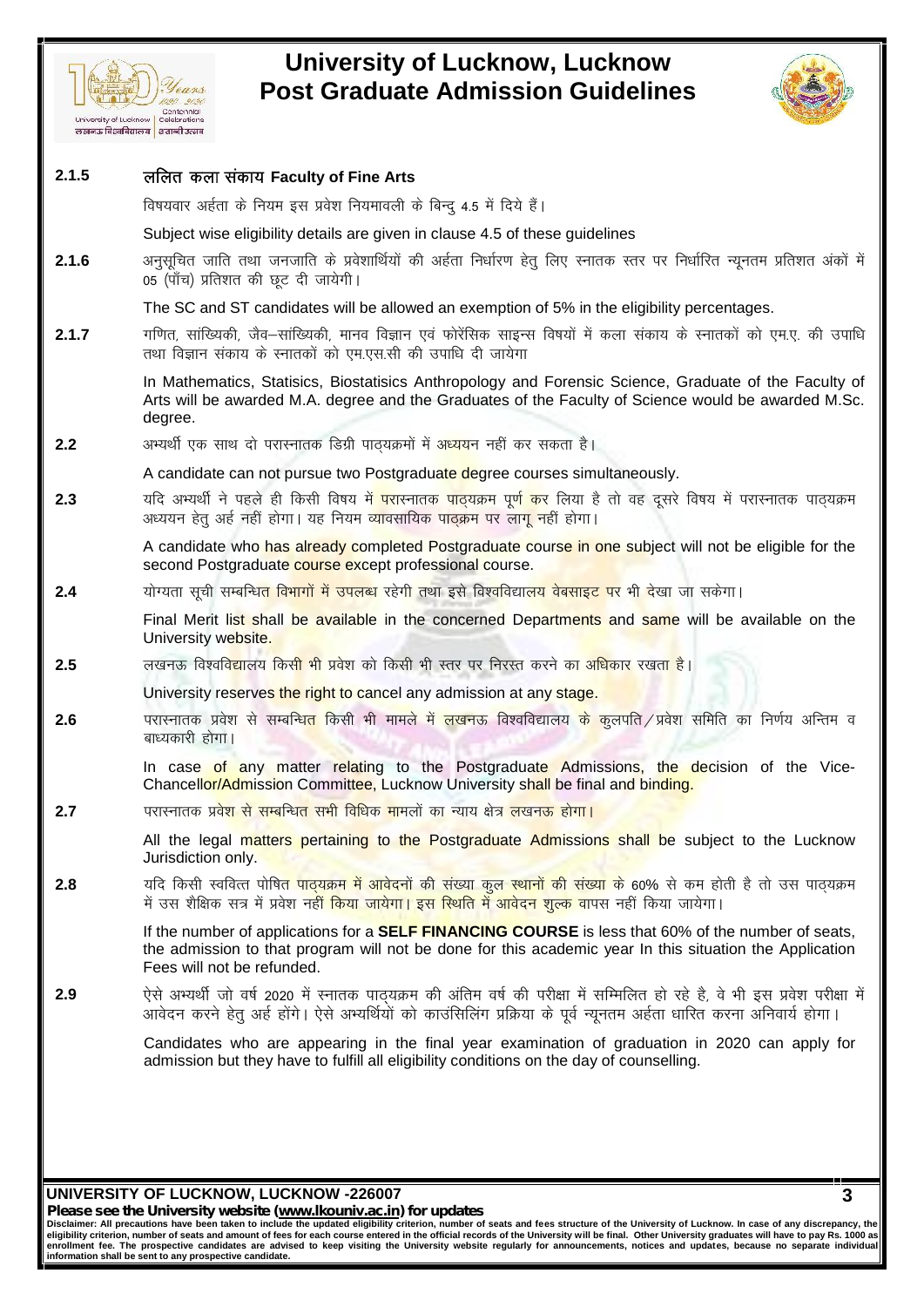



**2.10** degral of the same of the same of the same of the same of the same of the same of the same of the same of the same of the same of the same of the same of the same of the same of the same of the same of the same of t  $\frac{1}{\sqrt{\frac{G_{\text{C}}\mathcal{L}_{\text{C}}\mathcal{L}_{\text{C}}\mathcal{L}_{\text{C}}\mathcal{L}_{\text{C}}\mathcal{L}_{\text{C}}\mathcal{L}_{\text{C}}\mathcal{L}_{\text{C}}\mathcal{L}_{\text{C}}\mathcal{L}_{\text{C}}\mathcal{L}_{\text{C}}\mathcal{L}_{\text{C}}\mathcal{L}_{\text{C}}\mathcal{L}_{\text{C}}\mathcal{L}_{\text{C}}\mathcal{L}_{\text{C}}\mathcal{L}_{\text{C}}\mathcal{L}_{\text{C}}\mathcal{L}_{\text{C}}\mathcal{$ l University of Lucknow | Celebrations<br>| University of Lucknow | Celebrations<br>| The grams ReadRetian | 2013| 2014| 2020| 21 के लिए स्नातकोत्तर कक्षा में दाखिला प्रवेश परीक्षा में<br>| प्राप्त अंको के आधार पर लिया जायेगा जिसक In the Faculties of Arts, Commerce, Law, Science and Fine Arts admission to Post Graduate courses for the Session 2020 - 21 shall be admitted on the basis of marks obtained in the entrance examination conducted for this purpose. Details are given in section 5 of the PG admission guidelines. Entrance test will not be in those subjects in which the number of applications is less than the number of seats. Admissions in such subjects will be given on the basis of marks obtained in the qualifying examination. सीटों की संख्या से कम हैं प्रवेश परीक्षा नहीं होगी |ऐसे विषयों में प्रवेश योग्यता परीक्षा में प्राप्त<br>In the Faculties of Arts, Commerce, Law, Science and Fine Arts admission to<br>the Session 2020 - 21 shall be admitted on the PG admission guidelines. Entrance test<br>will not be in those subjects in which the number of applications is less than the number of seats.<br>Admissions in such subjects will be given on the basis of marks obtained in th will not be in those subjects in which the number of application<br>Admissions in such subjects will be given on the basis of marks of<br>योग्यता के क्रम को निम्नलिखितरूप में निर्धारित किया जायेगा :--<br>Order of Merit will be det

Order of Merit will be determined as follows:-

If two or more candidates have secured equivalent marks/rank in the merit Index of entrance test, then the merit for admission will be determined as follows:-

- **2.11.1.1** ;fn vH;fFkZ;ksa ds ços'k ijh{kk esa çkIr v ad cjkcj gaS rks ,slh fLFkfr e sa igyh ojh;rk ml vH;FkhZ dks nh याद दा या दा स आधक अभ्याथया न प्रवश पराक्षा का मारट सूचा म बराबर अक⁄श्रणा प्राप्त किय ह<br>लिए मेरिट का निर्धारण निम्नलिखित प्रकार से होगा:—<br>If two or more candidates have secured equivalent marks/rank in the merit Index of If the marks secured in the entrance examination are same in such cases first preference will be given to  $\parallel$ the candidate who secures higher percentage of marks at class 12 or equivalent examination. the merit for admission will be determined as follows:-<br>
2.11.1.1 यदि अभ्यर्थियों के प्रवेश परीक्षा में प्राप्त अंक <mark>बराब</mark>र हैं तो ऐसी स्थिति में पहली वरीयता उस अभ्यर्थी को दी<br>
जायेगी जिसने कक्षा 12 या समकक्ष <mark>परीक्षा में</mark> यदि अभ्यर्थियों के प्रवेश परीक्षा में प्राप्त अंक<mark> बराब</mark>र हैं तो ऐसी स्थिति में पहली वरीयता उस अभ्यर्थी को दी<br>जायेगी जिसने कक्षा 12 या समकक्ष <mark>परीक्षा में उच्चत</mark>र प्रतिश<mark>त प्रा</mark>प्त किये हैं।<br>If the marks secured in the en
- 

If the marks secured in the class 12 or equivalent examination are also same in such cases first preference will be given to the candidate who secures higher percentage of marks at High School or equivalent examination. **2.11.1.2** • यदि अभ्यर्थियों के कक्षा 12 या समकक्ष परीक्षा में प्राप्त अंक भी बराबर हैं तो ऐसी स्थिति में पहली वरीयता उस अभ्यर्थी को दी जायेगी जिसने हाई स्कूल या समकक्ष परीक्षा में उच्चतर प्रतिशत प्राप्त किये हैं |<br>
If th

If the marks obtained at the High School or equivalent examination are also same, then in that case the older candidate will be given preference. 2.11.1.3 यदि हाई स्कू<mark>ल में प्राप्त अंक</mark> भी बराबर है तो ऐसी स्थिति में आयु में वरिष्ठ अभ्यर्थी को वरीयता दी जायेगी।<br>If the marks obtained at the High School or equivalent examination are also same, then in that ca:<br>2.12 अ

Candidate shall be entitled to weightage (if any) on the merit index.

**UNIVERSITY OF LUCKNOW, LUCKNOW -226007**

*Please see the University website (www.lkouniv.ac.in) for updates*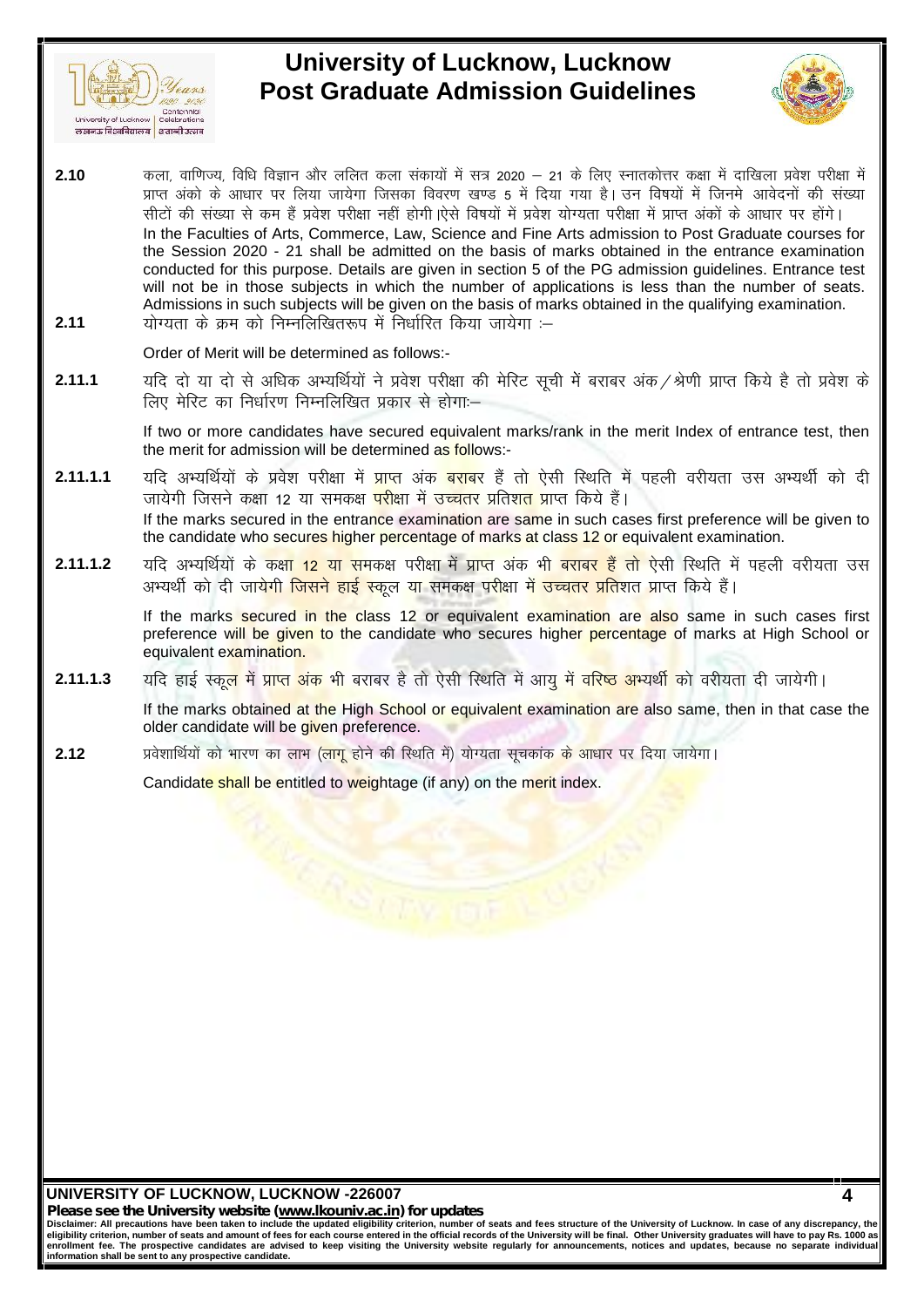



| 3                      | आरक्षण एवं भारण नीति / Reservation and Weightage Policy                                                                                                                                                                                                                                                               |                                                                                                                                                                                                                                                                                                                                                                                                                                                                                                                                                                                                                                                                                                                                                                                                                                                                                                                                                                                                                                                                                                                                                                                      |  |
|------------------------|-----------------------------------------------------------------------------------------------------------------------------------------------------------------------------------------------------------------------------------------------------------------------------------------------------------------------|--------------------------------------------------------------------------------------------------------------------------------------------------------------------------------------------------------------------------------------------------------------------------------------------------------------------------------------------------------------------------------------------------------------------------------------------------------------------------------------------------------------------------------------------------------------------------------------------------------------------------------------------------------------------------------------------------------------------------------------------------------------------------------------------------------------------------------------------------------------------------------------------------------------------------------------------------------------------------------------------------------------------------------------------------------------------------------------------------------------------------------------------------------------------------------------|--|
| 3.1                    | भारण / Weightage                                                                                                                                                                                                                                                                                                      |                                                                                                                                                                                                                                                                                                                                                                                                                                                                                                                                                                                                                                                                                                                                                                                                                                                                                                                                                                                                                                                                                                                                                                                      |  |
| 3.1.1                  | Out standing sportsperson                                                                                                                                                                                                                                                                                             | 5% of marks obtained in qualifying examination.                                                                                                                                                                                                                                                                                                                                                                                                                                                                                                                                                                                                                                                                                                                                                                                                                                                                                                                                                                                                                                                                                                                                      |  |
|                        | उत्कृष्ट खिलाड़ी                                                                                                                                                                                                                                                                                                      | अहर्ता परीक्षा में प्राप्त अंकों का 5 प्रतिशत                                                                                                                                                                                                                                                                                                                                                                                                                                                                                                                                                                                                                                                                                                                                                                                                                                                                                                                                                                                                                                                                                                                                        |  |
| 3.1.2                  | N.C.C. "C" Certificate holders                                                                                                                                                                                                                                                                                        | 2.5% of marks obtained in qualifying examination.                                                                                                                                                                                                                                                                                                                                                                                                                                                                                                                                                                                                                                                                                                                                                                                                                                                                                                                                                                                                                                                                                                                                    |  |
|                        | एन.सी.सी. का "सी" सर्टीफिकेट धारक                                                                                                                                                                                                                                                                                     | अर्हता परीक्षा में प्राप्त अंकों का 2.5 प्रतिशत                                                                                                                                                                                                                                                                                                                                                                                                                                                                                                                                                                                                                                                                                                                                                                                                                                                                                                                                                                                                                                                                                                                                      |  |
| 3.1.3                  | For faculty of Law, girls will be given<br>weightage of                                                                                                                                                                                                                                                               | 5% of marks obtained in qualifying examination.<br>अर्हता परीक्षा में प्राप्त अंकों का 5 प्रतिशत                                                                                                                                                                                                                                                                                                                                                                                                                                                                                                                                                                                                                                                                                                                                                                                                                                                                                                                                                                                                                                                                                     |  |
|                        | विधि संकाय में प्रवेश हेतु छात्राओं को दिया जाने वाला<br>भारण                                                                                                                                                                                                                                                         |                                                                                                                                                                                                                                                                                                                                                                                                                                                                                                                                                                                                                                                                                                                                                                                                                                                                                                                                                                                                                                                                                                                                                                                      |  |
| 3.2                    | आरक्षण / Reservation                                                                                                                                                                                                                                                                                                  |                                                                                                                                                                                                                                                                                                                                                                                                                                                                                                                                                                                                                                                                                                                                                                                                                                                                                                                                                                                                                                                                                                                                                                                      |  |
|                        | सभी आरक्षण राज्य सरकार की नीतियों और वि <mark>श्वविद्या</mark> लय क <mark>े दिशानिर्दे</mark> शों के <mark>अनुसा</mark> र दिए जाएंगे।                                                                                                                                                                                 |                                                                                                                                                                                                                                                                                                                                                                                                                                                                                                                                                                                                                                                                                                                                                                                                                                                                                                                                                                                                                                                                                                                                                                                      |  |
|                        |                                                                                                                                                                                                                                                                                                                       | All reservations would be given as per State Government policies and University guidelines.                                                                                                                                                                                                                                                                                                                                                                                                                                                                                                                                                                                                                                                                                                                                                                                                                                                                                                                                                                                                                                                                                          |  |
| 3.2.1                  | उर्ध्वाधर/ Vertical                                                                                                                                                                                                                                                                                                   | maximum percentages<br>अधिकतम आरक्षण                                                                                                                                                                                                                                                                                                                                                                                                                                                                                                                                                                                                                                                                                                                                                                                                                                                                                                                                                                                                                                                                                                                                                 |  |
| 3.2.1.1                | Scheduled Caste*<br>अनुसूचित जाति                                                                                                                                                                                                                                                                                     | 21%                                                                                                                                                                                                                                                                                                                                                                                                                                                                                                                                                                                                                                                                                                                                                                                                                                                                                                                                                                                                                                                                                                                                                                                  |  |
| 3.2.1.2                | Scheduled Tribe*<br>अनुसूचित जनजा <mark>ति</mark>                                                                                                                                                                                                                                                                     | 2%                                                                                                                                                                                                                                                                                                                                                                                                                                                                                                                                                                                                                                                                                                                                                                                                                                                                                                                                                                                                                                                                                                                                                                                   |  |
| 3.2.1.3                | OBC (Non Creamy Layer)*                                                                                                                                                                                                                                                                                               | 27%                                                                                                                                                                                                                                                                                                                                                                                                                                                                                                                                                                                                                                                                                                                                                                                                                                                                                                                                                                                                                                                                                                                                                                                  |  |
|                        | अन्य पिछड़ा वर्ग (नॉन क्रीमी लेय <mark>र) *</mark>                                                                                                                                                                                                                                                                    |                                                                                                                                                                                                                                                                                                                                                                                                                                                                                                                                                                                                                                                                                                                                                                                                                                                                                                                                                                                                                                                                                                                                                                                      |  |
| 3.2.1.3.1<br>3.2.1.3.2 | अन्य पिछडा वर्ग नॉन क्रीमी लेयर श्रे <mark>णी के</mark> आवेदकों को काउंसलिंग के समय निम्नलिखित प्रमाणपत्रों की आवश्यकता होगी<br>counseling<br>OBC Certificate issued on or after January 1, 2020.<br>considered.<br>प्रदेशों के अनुसूचित जाति / जनजाति, अन्य पिछड़ा वर्ग के अभ्यर्थी सामान्य श्रेणी के माने जायेंगें। | 1 <mark>जनवरी,</mark> 2020 को अथवा उसके बाद जारी किया गया अन्य पिछड़ा <mark>वर्ग (</mark> नॉन क्रीमी लेयर) का <mark>प्रमाणप</mark> त्र।<br>य <mark>दि अन्य पिछड़ा</mark> वर्ग (नॉन क्री <mark>मी ले</mark> यर) श्रेणी का प्रमाण पत्र 1 जुलाई, 2017 के बाद औ <mark>र 1 जनवरी, 2</mark> 020 से पहले जारी किया जाता है,<br>तो <mark>उन्हें अन्य पिछड़ा वर्ग (नॉन क्रीमी लेयर</mark> ) श्रेणी प्रमाण पत्र क <mark>े साथ 1 जनवरी, 2020 के बाद जारी</mark> किए गए आय प्रमाण पत्र को प्रस्तुत<br>करना <mark>होगा।यदि अन्य पिछड़ा वर्ग (नॉन क्रीमी लेयर) श्रेणी का प्रमाण पत्र 1 जुलाई 2017 से पहले का जारी है, तो वैध नहीं होगा।</mark><br>Applicants of OBC Non Creamy Layer category would require the following certificates at the time of<br>If the OBC category certificate is issued after July 1, 2017 and before January 1, 2020, they will<br>have to submit the income certificate issued on or after January 1, 2020 along with the category<br>certificate. The OBC Non Creamy layer certificate issued before July 1, 2017 will not be<br>* अनुसूचित जाति/जनजाति एवं अन्य पिछड़ा वर्ग के अभ्यर्थियों को उत्तर प्रदेश के मूल निवासी होने पर ही आरक्षण का लाभ देय होगा तथा अन्य |  |
|                        | class candidates of other states will be treated as general.                                                                                                                                                                                                                                                          | *The scheduled caste, scheduled tribes and other backward class candidates originally belonging to Uttar<br>Pradesh will be given the benefit of reservation. Scheduled castes, scheduled tribes and other backward                                                                                                                                                                                                                                                                                                                                                                                                                                                                                                                                                                                                                                                                                                                                                                                                                                                                                                                                                                  |  |
| 3.2.2                  | क्षैतिज आरक्षण / Horizontal Reservation                                                                                                                                                                                                                                                                               |                                                                                                                                                                                                                                                                                                                                                                                                                                                                                                                                                                                                                                                                                                                                                                                                                                                                                                                                                                                                                                                                                                                                                                                      |  |
| 3.2.2.1                | Son/daughter / spouse of LU Teachers/Employees                                                                                                                                                                                                                                                                        | As per University                                                                                                                                                                                                                                                                                                                                                                                                                                                                                                                                                                                                                                                                                                                                                                                                                                                                                                                                                                                                                                                                                                                                                                    |  |
|                        |                                                                                                                                                                                                                                                                                                                       | rules<br>लखनऊ विश्वविद्यालय अध्यापकों / कर्मचारियों के पुत्र / पुत्री / पत्नी / पति                                                                                                                                                                                                                                                                                                                                                                                                                                                                                                                                                                                                                                                                                                                                                                                                                                                                                                                                                                                                                                                                                                  |  |

Please see the University website (www.lkouniv.ac.in) for updates<br>Disclaimer: All precautions have been taken to include the updated eligibility criterion, number of seats and fees structure of the University of Lucknow. I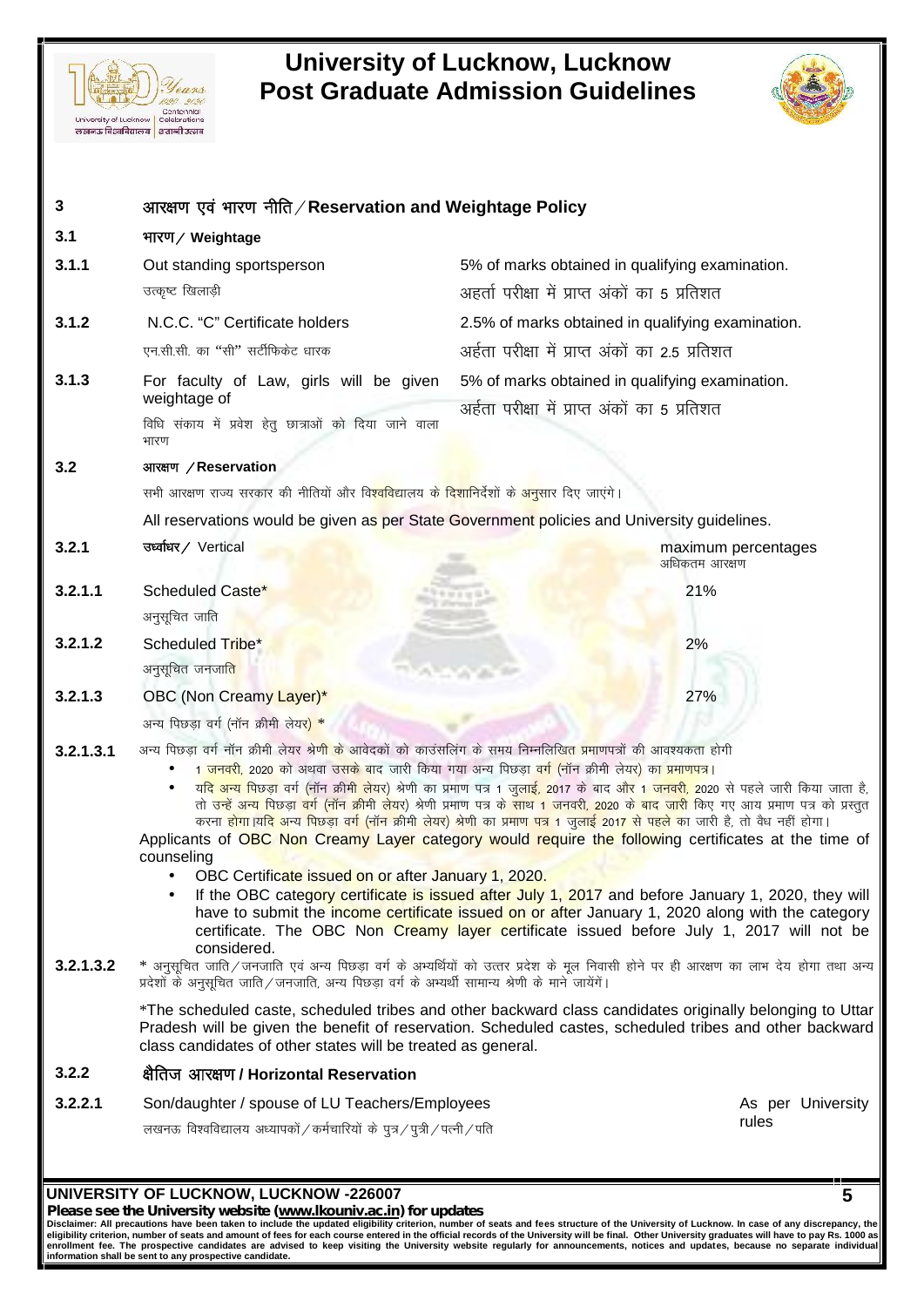



|         | लखनऊ विश्वविद्यालय   शताब्दी उत्सव                                                                                                                                               |                                                                                                                              |                 |                   |
|---------|----------------------------------------------------------------------------------------------------------------------------------------------------------------------------------|------------------------------------------------------------------------------------------------------------------------------|-----------------|-------------------|
| 3.2.2.2 | Son/daughter/spouse of LU affiliated Govt./Aided Colleges of Lucknow<br>University and Govt. Ayurvedic College                                                                   |                                                                                                                              | rules           | As per University |
|         | लखनऊ विश्वविद्यालय से सम्बद्ध राजकीय अनुदान प्राप्त महाविद्यालय एवं राजकीय आयुर्वेद महाविद्यालय<br>के अध्यापकों के पुत्र / पुत्री / पत्नी / पति                                  |                                                                                                                              |                 |                   |
| 3.2.2.3 | Physically Handicapped/Disabled                                                                                                                                                  |                                                                                                                              | 5%              |                   |
|         | विकलांगो के लिए (including1% for blinds) (दृष्टि बाधितों हेतु 1% को सम्मिलित करते हुए)                                                                                           |                                                                                                                              |                 |                   |
| 3.2.2.4 | Son / Daughter / Grand Son / Grand Daughter of Freedom Fighters from U.P.                                                                                                        |                                                                                                                              | 2%              |                   |
|         | उ.प्र. के स्वतन्त्रता संग्राम सेनानियों के पुत्र / पुत्री / पौत्र / अविवाहित पौत्री के लिए                                                                                       |                                                                                                                              |                 |                   |
| 3.2.2.5 | Retd. Defence Personnel (Self), Son/daughter or Physically Handicapped Defence<br>Personnel or Defence Personnel killed in war or Defence Personnel posted in UP.                |                                                                                                                              | 5%              |                   |
|         | सेवानिवृत्त रक्षा सैनिकों (स्वयं) अथवा शारीरिकरूप से विकलांग सैनिकों अथवा युद्ध में शहीद हुये सैनिकों अथवा वर्तमान<br>में उत्तर प्रदेश में सेवारत सैनिकों के पुत्र/पुत्री के लिए |                                                                                                                              |                 |                   |
| 3.3     | प्रमाण पत्र जारी करने हेतु सक्षम अधिकारी /Competent authorities for issuance of certificates                                                                                     |                                                                                                                              |                 |                   |
| 3.3.1   | उत्कृष्ट खिलाड़ी                                                                                                                                                                 | सक्षम अधिकार <mark>ी</mark>                                                                                                  |                 |                   |
| 3.3.2   | Outstanding Sportsperson (3.1.1)<br>विकलांग                                                                                                                                      | <b>Competent Authority</b>                                                                                                   |                 |                   |
|         | Physically Handicapped(3.2.2.3)                                                                                                                                                  | <mark>जनपद के मुख्य चिकित्सा अधिकारी</mark><br><b>Chief Medical Officer of District</b>                                      |                 |                   |
| 3.3.3   | स्वतन्त्रता संग्राम सेनानी                                                                                                                                                       | <mark>जिला</mark> धिकारी                                                                                                     |                 |                   |
| 3.3.4   | Freedom Fighter (3.2.2.4)<br>एन.सी.सी. 'सी' प्रमाण पत्र                                                                                                                          | <b>District Magistrate</b>                                                                                                   |                 |                   |
|         | N.C.C. "C" Certificate (3.1.2)                                                                                                                                                   | सक्षम अधिकारी<br><b>Competent Authority</b>                                                                                  |                 |                   |
| 3.3.5.1 | अनुसूचित जाति *                                                                                                                                                                  | जिलाधिकारी, अपर <mark>जिलाधिकारी, सि</mark> टी मजिस्ट्रेट, परगना                                                             |                 |                   |
|         | Scheduled Caste (3.2.1.1)                                                                                                                                                        | मजिस्ट्रेट अथवा तहसीलदार                                                                                                     |                 |                   |
|         |                                                                                                                                                                                  | District Magistrate, Addtional District Magistrate, City<br>Magistrate, Pargana Magistrate or Tehsildar                      |                 |                   |
| 3.3.5.2 | अनुसूचित जनजाति *                                                                                                                                                                | <mark>जिलाधिकारी, अपर जिलाधिकारी, सिटी मजिस्ट्रेट,</mark>                                                                    |                 |                   |
|         | Scheduled tribes (3.2.1.2)                                                                                                                                                       | परगना मजिस्ट्रेट अ <mark>थवा</mark> तहसीलदार                                                                                 |                 |                   |
|         |                                                                                                                                                                                  | <b>District</b><br>Magistrate,<br>Addtional<br>City Magistrate, Pargana Magistrate or Tehsildar                              | <b>District</b> | Magistrate,       |
| 3.3.5.3 | अन्य पिछडा वर् <mark>ग *</mark>                                                                                                                                                  | जिलाधिकारी, अपर जिलाधिकारी, <mark>सि</mark> टी मजिस्ट्रेट,                                                                   |                 |                   |
|         | Other backward class (3.2.1.3)                                                                                                                                                   | <u>परगना मजिस्ट्रेट अथवा तहसीलदार</u>                                                                                        |                 |                   |
|         |                                                                                                                                                                                  | Magistrate,<br>Addtional<br><b>District</b><br>City Magistrate, Pargana Magistrate or Tehsildar                              | <b>District</b> | Magistrate,       |
| 3.3.5.4 | आय-प्रमाणपत्र (छः माह के अन्दर का) *                                                                                                                                             | जिलाधिकारी, अपर जिलाधिकारी, सिटी मजिस्ट्रेट,                                                                                 |                 |                   |
|         | Income certificate (within 6 months)                                                                                                                                             | <mark>परगना मजिस्ट्रेट अथवा त</mark> हसीलदार                                                                                 |                 |                   |
|         |                                                                                                                                                                                  | <b>District</b><br>Magistrate,<br>Addtional                                                                                  | <b>District</b> | Magistrate,       |
| 3.3.6   | विश्वविद्यालय के अध्यापक / कर्मचारी                                                                                                                                              | City Magistrate, Pargana Magistrate or Tehsildar<br>कुलसचिव लखनऊ विश्वविद्यालय। प्रवेश के वर्ष के 01 मार्च या                |                 |                   |
|         |                                                                                                                                                                                  | उसके बाद निर्गत प्रमाण पत्र ही मान्य होंगे।                                                                                  |                 |                   |
|         | Teachers/ Employees of University (3.2.2.1)                                                                                                                                      | Registrar, University of Lucknow. The certificates issued on                                                                 |                 |                   |
|         |                                                                                                                                                                                  | or after 1st March of the year of admission will only be<br>considered.                                                      |                 |                   |
| 3.3.7   | राजकीय अनुदान प्राप्त लखनऊ विश्वविद्यालय से सम्बद्ध<br>महाविद्यालय एवं राजकीय आयुर्वेद महाविद्यालय के अध्यापक                                                                    | महाविद्यालय के प्रधानाचार्य। प्रवेश के वर्ष के 01 मार्च या उसके                                                              |                 |                   |
|         |                                                                                                                                                                                  | बाद निर्गत प्रमाण पत्र ही मान्य होंगे।                                                                                       |                 |                   |
|         | Teacher of the affiliated<br>Govt./Aided<br>Colleges of Lucknow University and Govt.<br>Ayurvedic College (3.2.2.2)                                                              | Principal of the college. The certificates issued on or after<br>1st March of the year of admission will only be considered. |                 |                   |
|         |                                                                                                                                                                                  |                                                                                                                              |                 |                   |

### **UNIVERSITY OF LUCKNOW, LUCKNOW -226007**

*Please see the University website (www.lkouniv.ac.in) for updates* **6**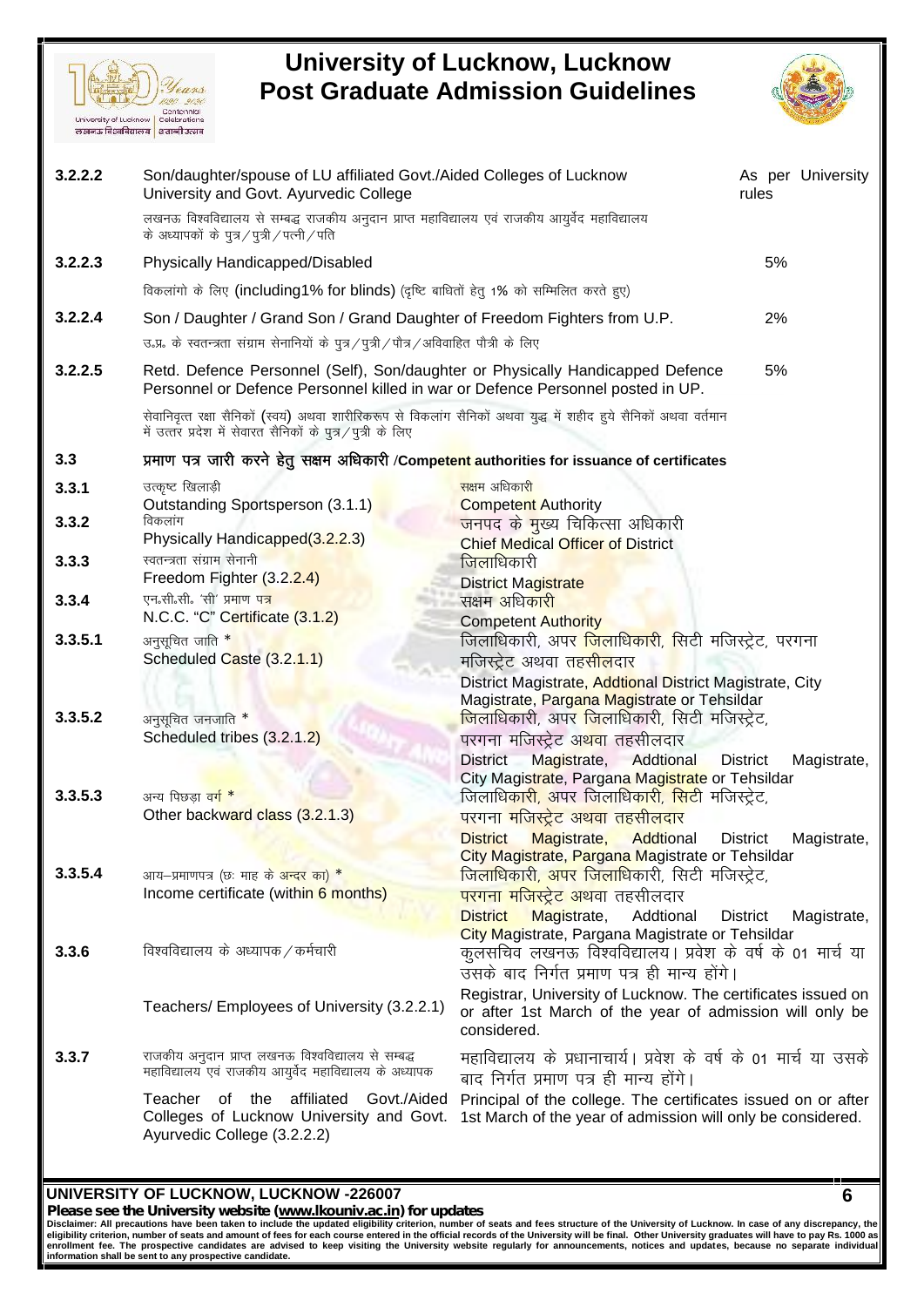



- 
- \* Caste & Income certificates shall be verified form relevent Government websites.
- whiversity of Lucknow | Celebrations<br>लेखनऊ विद्वविद्यालय | टलक्ष्क्ष्मतब्धि उत्सव उत्सव<br>\* आरक्षण तथा आय प्रमाण पत्र वेबसाइट से सत्यापित किया जायेगा |<br>\* Caste & Income certificates shall be verified form relevent Governmen

University of Luckhow Combines<br>
<del>अल्लाक हिल्लीबालय</del> | eranel उल्लाह<br>
\* आरक्षण तथा आय प्रमाण पत्र वेबसाइट से सत्यापित किया जायेगा |<br>
\* Caste & Income certificates shall be verified form relevent Government websites.<br>
- निम The weightage will be given according to the rules of University to the players of the following categories:

**3.4.1** ,sls f[kykM+h ftUgksaus tuin esa p;u d s i'pkr~ {ks=h; Vhe dh vksj ls vUrj&{ks=h; çfr;k sfxrkvksa esa fiNys nk s o"kksZa esa Hkkx fy;k ऐसे खिलाड़ी जिन्होंने जनपद में चयन के पश्चात् क्षेत्रीय टीम की ओर से अन्तर–क्षेत्रीय प्रतियोगिताओं में पिछले दो वर्षों में भाग लिया<br>हो (डी.आइ.ओ.एस. /आर.आई.ओ.एस./डी.डी.ओ. द्वारा दिये गये मूल प्रमाण पत्र ही मान्य होंगे )|

Such players who have taken part in the inter-regional competitions on behalf of regional team after being selected at the district level in the last two years (the original certificates given by the DIOS/RIOS/DDO will be acceptable).

### **vFkok /**or

Such players who have taken part in the inter-regional competitions on behalf of regional team after being<br>selected at the district level in the last two years (the original certificates given by the DIOS/RIOS/DDO<br>will be selected at the district level in the last two years (the original certificates given by the DIOS/RIOS/DDO<br>will be acceptable).<br>एसे खिलाड़ी जिन्होंने उत्तर प्रदेश का पिछले दो वर्षों में राष्ट्रीय अथवा अन्तर–प्रदेशीय प्रति राजकीय संस्थाओं द्वारा दिये गये मूल प्रमाणपत्र ही मान्<mark>य होंगे</mark>।

Such players who have represented Uttar Pradesh in national or inter-state competitions in last two years and the competitions have been organized by State Sports organizations recognized by the authorities. The certificates given by the organizers or Govt. organizations of these competitions will be acceptable. Such players who have represented Uttar P<mark>rade</mark>sh in national or inter-state competitions in last two years<br>and the competitions have been <mark>organized by S</mark>tate Sports organizations recognized by the authorities.<br>The certi

**3.4.3 नोट**:— 1. केवल वही खिलाड़ी अई होगें जिन्होंने ऐसी खेलकूद प्रतियोगिता में भाग लिया हो, जिनकी सुविधा लखनऊ विश्वविद्यालय में<br>उपलब्ध है तथा जिन्हें <mark>विश्वविद्यालय संघ</mark> (खेलकूद विभाग), नई दिल्ली या राष्ट्रीय सं

is available in Lucknow University and which are recognized by University Union (sports department), New Delhi or National institutions.

उपलब्ध है तथा जिन्हें विश्वविद्यालय संघ (खेलकूद विभाग), नई दिल्ली या राष्ट्रीय संस्थाओं द्वारा मान्यता प्राप्त है।<br>
Note: 1. Only those players are eligible who have taken part in such sports competitions for which facil Note: 1. Only those players are eligible who have taken part in such sports competitions for which facility<br>is available in Lucknow University and which are recognized by University Union (sports department),<br>New Delhi or **नोट**:– **2.** खेल एवं विकलांग भारण ⁄आरक्षण लेने हेतु अभ्यथियौं को एक स्पोर्टस <mark>बोर्ड</mark> /मेडिकल बोर्ड के समक्ष उपस्थित होना होगा। जो<br>अभ्यर्थी इन बोर्ड के समक्ष उपस्थित नहीं होंगे उनके प्रवेश हेतु खेल एवं विकलांग भारण ⁄आरक्षण विश्वविद्यालय क<mark>ी बेबसाइट पर ही दी जायेगी।</mark>

Note 2. For getting sports and handicapped weightage/ reservation, candidate will have to be present before the sports/medical board. The candidate, who does not appear before these boards, will not be provided the sports and handicapped weightage/ reservation for admission and his/her admission form will be considered as of general category. Information in this regard will be given only on University website.

### **3.5 Reservation for Economically Weaker Sections (EWS)**

**3.5**<br>**3.5.1 Reservation for Economically Weaker Sections (EWS)**<br>a straight which was a straight and the control who went to claim the benefit of the EWS reservation have to upload दस्तावेज अपलोड करने होंगे Applicants of the General category who want to claim the benefit of the EWS reservation have to upload the following documents during filling of online application forms

- **3.5.1.1** afta प्राधिकारी द्वारा जारी ईडब्ल्यएस प्रमाण पत्र। EWS certificate issued by the appropriate authority
- **3.5.1.2** स्व घोषणा पत्र। Self declaration certificate

**UNIVERSITY OF LUCKNOW, LUCKNOW -226007**

*Please see the University website (www.lkouniv.ac.in) for updates*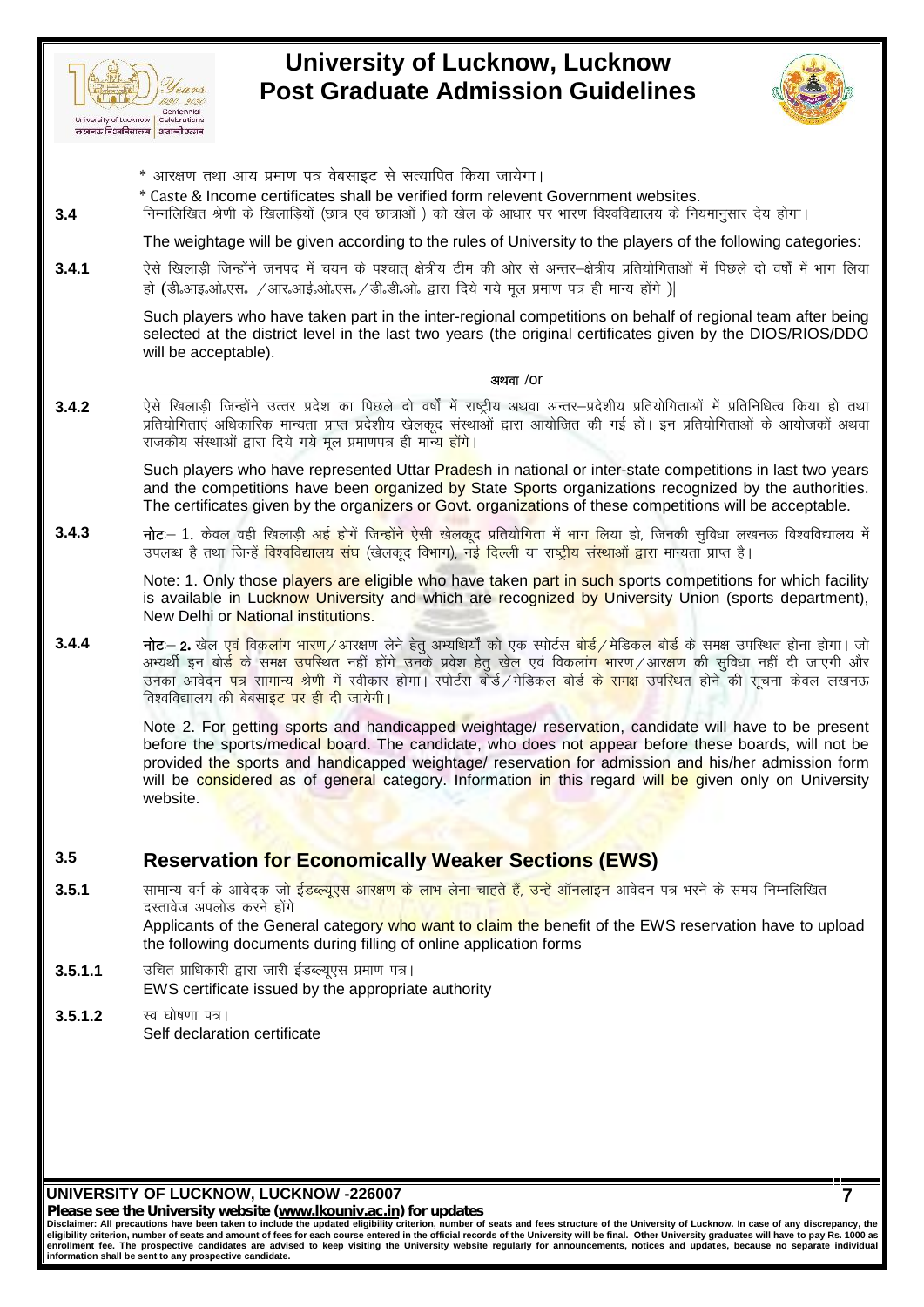



| 4             | <b>Program Details</b>                                     |                 |                                                                |                                |                                 |                                                                                                                                                                                                  |
|---------------|------------------------------------------------------------|-----------------|----------------------------------------------------------------|--------------------------------|---------------------------------|--------------------------------------------------------------------------------------------------------------------------------------------------------------------------------------------------|
| 4.1           | <b>Faculty of Arts</b>                                     |                 |                                                                |                                |                                 |                                                                                                                                                                                                  |
| <b>Degree</b> | <b>Course</b>                                              | <b>Duration</b> | <b>Seat</b>                                                    | <b>Type</b>                    | <b>Fees</b>                     | <b>Eligibility Requirements</b>                                                                                                                                                                  |
| Acharya       | Aacharya                                                   | 4 Semester      | 20                                                             | Regular                        | 1075<br>Per<br><b>Semester</b>  | Shastri/equivalent or B.A with<br>Sanskrit (Min. marks: General /<br>OBC 45%, SC / ST 40%)                                                                                                       |
| B.Lib. Sc.    | B.Lib. Sc.                                                 | 2 Semester      | 20                                                             | Regular                        | 6995 per<br>semester            | Any<br>Graduate<br>from<br>Recognized University<br>with<br>Marks as per clause 2.1.1                                                                                                            |
| B.Lib.I.Sc.   | B.Lib.I.Sc.                                                | 2 Semester      | 20                                                             | Self<br>Financed               | 15080<br>per<br>semester        | Graduate<br>Any<br>from<br>Recognized University with<br>Marks as per clause 2.1.1                                                                                                               |
| M.A.          | AIH &<br>Archaeology                                       | 4 Semester      | 180                                                            | Regular                        | 4120<br>Per<br><b>Semester</b>  | Graduation<br>with<br><b>AIH</b><br>&<br>Archaeology<br>in final year<br>from Recognized University<br>with Marks as per clause<br>2.1.1                                                         |
| M.A.          | Anthropology                                               | 4 Semester      | 40<br><b>Total for</b><br><b>MA&amp;</b><br>M.Sc.              | Regular                        | 5120<br>Per<br><b>Annum</b>     | Graduation<br>with<br>Sociology,<br>Anthropology,<br>Geography,<br>Economics,<br>Political Science, Psychology<br>in final year from Recognized<br>University with Marks as per<br>clause 2.1.1  |
| M.A.          | <b>Arab Culture</b>                                        | 4 Semester      | 30                                                             | Regular                        | 4120<br>Per<br>Annum            | Any Graduate in Arts from<br>Recognized University with<br>Marks as per clause 2.1.1                                                                                                             |
| M.A.          | Arabic                                                     | 4 Semester      | 30                                                             | Regular                        | 4120<br>Per<br>Annum            | Graduation with Arabic or<br>equivalent. Fazil, Deoband,<br>Saharanpur<br>Nadva<br>Fazil,<br>College,<br>Lucknow,<br>B.A.<br>Madina University Saudi Arabia<br>with Marks as per clause<br>2.1.1 |
| M.A.          | <b>Biostatistics</b>                                       | 4 Semester      | 30 <sup>°</sup><br><b>Total for</b><br><b>MA&amp;</b><br>M.Sc. | <b>Self</b><br><b>Financed</b> | 15080<br>Per<br><b>Semester</b> | Graduate<br>from<br>Any<br>Recognized University with<br>Mathematics as one of the<br>subjects at the Intermediate /<br>Higher Secondary<br>$(10+2)$<br>level with Marks as per<br>clause 2.1.1  |
| M.A.          | Composite History                                          | 4 Semester      | 40                                                             | Regular                        | 4120<br>Per<br><b>Semester</b>  | Graduation with History or<br>Culture<br>Asian<br>from<br>Recognized University with<br>Marks as per clause 2.1.1                                                                                |
| M.A.          | Criminology &<br><b>Criminal Justice</b><br>Administration | 4 Semester      | 40                                                             | Self<br>Financed               | 15080<br>Per<br><b>Semester</b> | Graduate<br>Any<br>from<br>Recognized University with<br>Marks as per clause 2.1.1                                                                                                               |

### **UNIVERSITY OF LUCKNOW, LUCKNOW -226007**

*Please see the University website (www.lkouniv.ac.in) for updates* **8**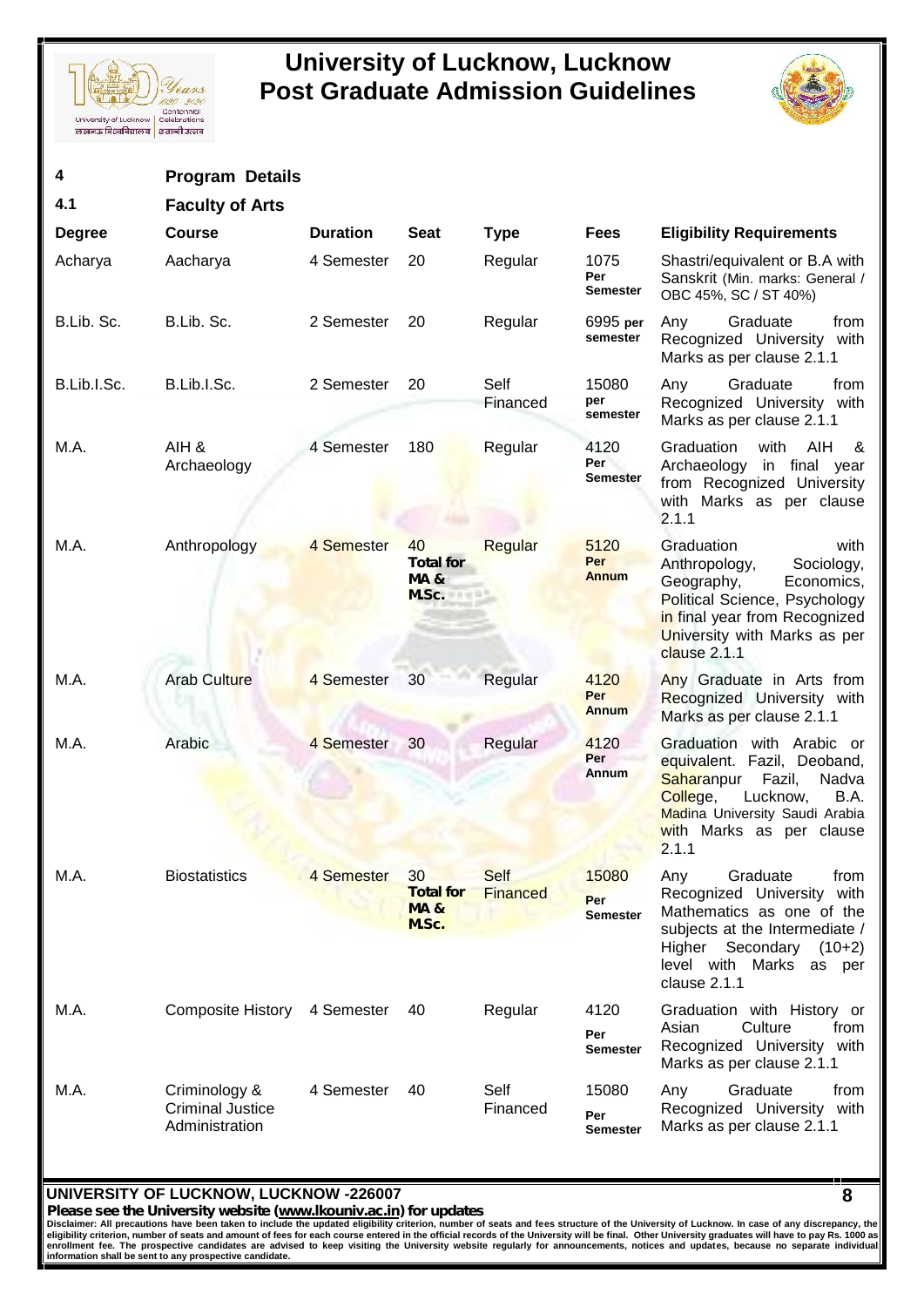



| 4.1           | <b>Faculty of Arts</b> |                 |                                         |                         |                                 |                                                                                                                                                                                                    |
|---------------|------------------------|-----------------|-----------------------------------------|-------------------------|---------------------------------|----------------------------------------------------------------------------------------------------------------------------------------------------------------------------------------------------|
| <b>Degree</b> | <b>Course</b>          | <b>Duration</b> | <b>Seat</b>                             | <b>Type</b>             | <b>Fees</b>                     | <b>Eligibility Requirements</b>                                                                                                                                                                    |
| M.A.          | <b>Defence Studies</b> | 4 Semester      | 25                                      | Self<br>Financed        | 15080<br>Per<br>Semester        | Graduation<br>with<br>Military<br>Science/Defence Studies in<br>final year from Recognized<br>University with Marks as per<br>clause 2.1.1                                                         |
| M.A.          | Economics              | 4 Semester      | 120                                     | Regular                 | 4120<br>Per<br>Semester         | Graduation with Economics<br>in final year from Recognized<br>University with Marks as per<br>clause 2.1.1.                                                                                        |
| M.A.          | Economics              | 4 Semester      | 60                                      | <b>SF</b>               | 9080<br>Per<br>Semester         | Graduation with Economics<br>in final year from Recognized<br>University with Marks as per<br>clause 2.1.1.                                                                                        |
| M.A.          | Education              | 4 Semester      | 30                                      | Regular                 | 9620/<br>Per<br>Semester        | Graduation with Education in<br>final year from Recognized<br>University with Marks as per<br>clause 2.1.1.                                                                                        |
| M.A.          | English                | 4 Semester      | 200                                     | Regular                 | 4120<br>Per<br><b>Semester</b>  | Graduation with English in<br>final year from Recognized<br>University with Marks as per<br>clause 2.1.1.                                                                                          |
| M.A.          | French                 | 4 Semester      | 40                                      | Self<br>Financed        | 15080<br>Per<br><b>Semester</b> | Graduation with French or<br>Advance Diploma in French<br>$(3)$ year course with 50%)<br>plus Undergraduate<br>from<br>Recognized University with<br>Marks as per clause 2.1.1.                    |
| M.A           | Forensic Science       | 4 Semester      | 40<br><b>Total for</b><br>MA &<br>M.Sc. | Self<br>Financed        | 17080<br>Per<br><b>Semester</b> | Graduate<br>Any<br>from<br>Recognized University<br>with<br>Marks as per clause 2.1.1.                                                                                                             |
| M.A.          | Geography              | 4 Semester      | 100                                     | <b>Self</b><br>Financed | 15080<br>Per<br><b>Semester</b> | Graduation with Geography<br>in final year from Recognized<br>University with Marks as per<br>clause 2.1.1.                                                                                        |
| M.A.          | Hindi                  | 4 Semester      | 160                                     | Regular                 | 4120<br>Per<br>Semester         | Graduation with Hindi in final<br>from<br>Recognized<br>year<br>University with Marks as per<br>clause 2.1.1                                                                                       |
| M.A.          | Home Science           | 4 Semester      | 60                                      | Self<br>Financed        | 15080<br>Per<br>Semester        | Graduation<br>with<br>Home<br>Science in final year. Without<br>Science (Edu Eco<br>Home<br>Psycho Anthro and B.Sc.<br>Bio.)<br>from<br>Recognized<br>University with Marks as per<br>clause 2.1.1 |

### **UNIVERSITY OF LUCKNOW, LUCKNOW -226007**

*Please see the University website (www.lkouniv.ac.in) for updates* **9**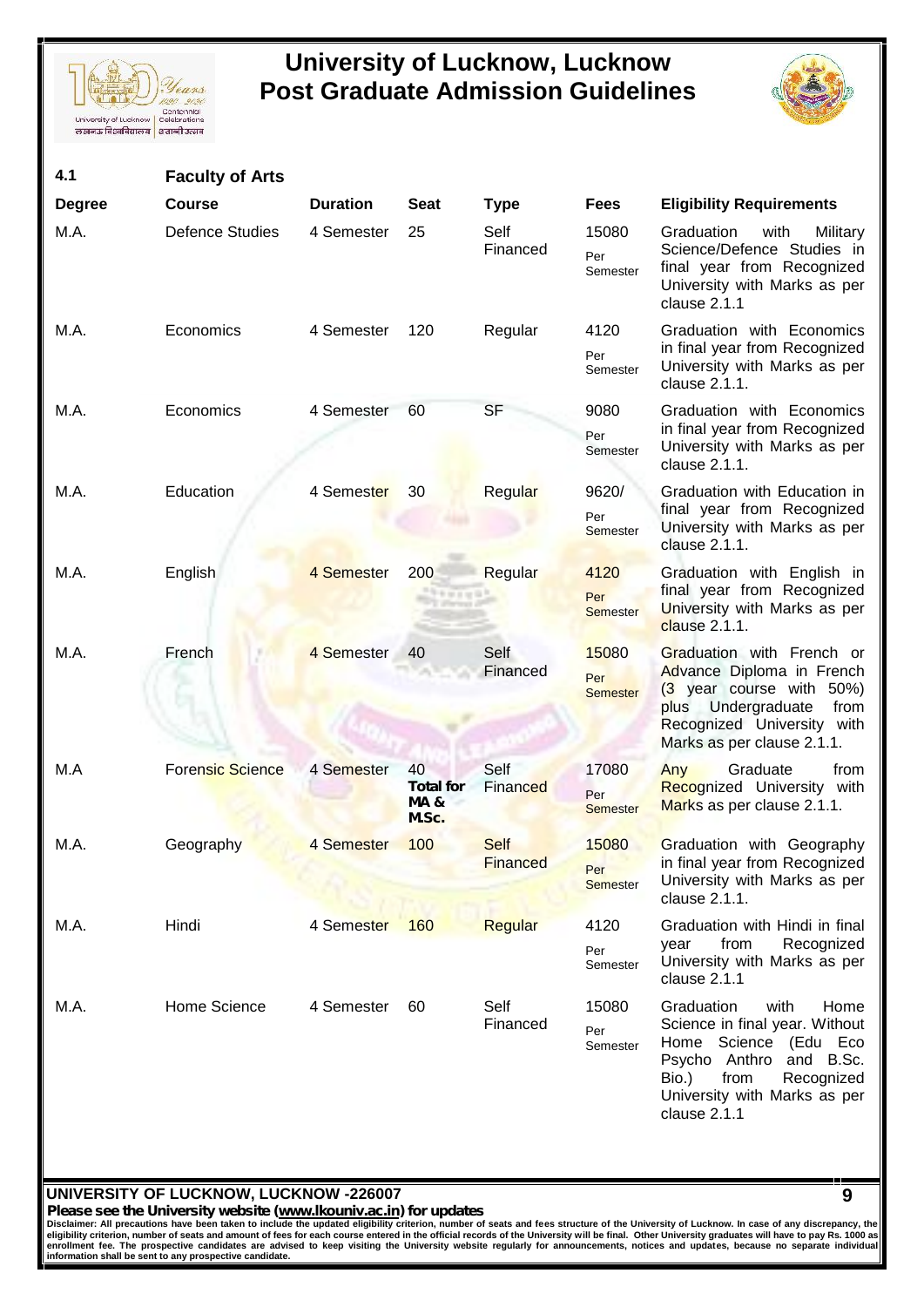



| 4.1           | <b>Faculty of Arts</b>                                        |                 |                                          |                  |                                |                                                                                                                                                                                                                 |
|---------------|---------------------------------------------------------------|-----------------|------------------------------------------|------------------|--------------------------------|-----------------------------------------------------------------------------------------------------------------------------------------------------------------------------------------------------------------|
| <b>Degree</b> | <b>Course</b>                                                 | <b>Duration</b> | <b>Seat</b>                              | <b>Type</b>      | <b>Fees</b>                    | <b>Eligibility Requirements</b>                                                                                                                                                                                 |
| M.A.          | <b>Human</b><br>Consciousness<br>and Yogic<br><b>Sciences</b> | 4 Semester      | 50                                       | Self<br>Financed | 15080<br>Per<br>Semester       | Graduate<br>Any<br>from<br>Recognized University with<br>Marks as per clause 2.1.1.                                                                                                                             |
| M.A.          | Journalism &<br>Mass<br>Communication                         | 4 Semester      | 50                                       | Self<br>Financed | 28080<br>Per<br>Semester       | Graduate<br>from<br>Any<br>Recognized University<br>with<br>Marks as per clause 2.1.1.                                                                                                                          |
| M.A.          | Jyotir Vigyan                                                 | 4 Semester      | 20                                       | Self<br>Financed | 11080<br>Per<br>Semester       | Graduate<br>Any<br>from<br>Recognized University<br>with<br>Marks as per clause 2.1.1.                                                                                                                          |
| M.A.          | Linguistics                                                   | 4 Semester      | 40                                       | Regular          | 4120<br>Per<br>Semester        | Graduation with linguistics,<br>literature<br>social<br>or<br>any<br>science subject in final year<br>from Recognized University<br>with Marks as per clause<br>2.1.1                                           |
| M.A.          | <b>Mathematics</b>                                            | 4 Semester      | 150<br><b>Total</b> for<br>MA &<br>M.Sc. | Regular          | 4120<br>Per<br><b>Semester</b> | B.A. with Mathematics in final<br>(Minimum<br>marks:<br>year.<br>General/OBC 45%, SC/ST<br>40%                                                                                                                  |
| M.A.          | Medieval &<br>Modern Indian<br><b>History</b>                 | 4 Semester      | 90                                       | Regular          | 4120<br>Per<br><b>Semester</b> | Graduation with History in<br>final year with Marks from<br>Recognized University with<br>Marks as per clause 2.1.1                                                                                             |
| M.A.          | Modern Arabic                                                 | 4 Semester      | 30 <sup>°</sup>                          | Regular          | 4120<br>Per<br>Semester        | Graduation with Arabic or<br>equivalent. Fazil, Deoband,<br>Saharanpur Fazil,<br>Nadva<br>College, Lko., B.A. Madina<br>University Saudi Arabia from<br>Recognized University with<br>Marks as per clause 2.1.1 |
| M.A.          | Persian                                                       | 4 Semester      | 30                                       | Regular          | 4120<br>Per<br><b>Semester</b> | Graduation with Persian or<br>equivalent in final year from<br>Recognized University with<br>Marks as per clause 2.1.1<br>(Knowledge of Urdu script is<br>must)                                                 |
| M.A.          | Philosophy                                                    | 4 Semester      | 40                                       | Regular          | 4120<br>Per<br>Semester        | Graduation with Philosophy<br>in final year from Recognized<br>University with Marks as per<br>clause 2.1.1                                                                                                     |
| M.A.          | <b>Political Science</b>                                      | 4 Semester      | 120                                      | Regular          | 4120<br>Per<br>Semester        | Graduation<br>Political<br>with<br>Science in final year from<br>Recognized University with<br>Marks as per clause 2.1.1                                                                                        |

### **UNIVERSITY OF LUCKNOW, LUCKNOW -226007**

*Please see the University website (www.lkouniv.ac.in) for updates* **10**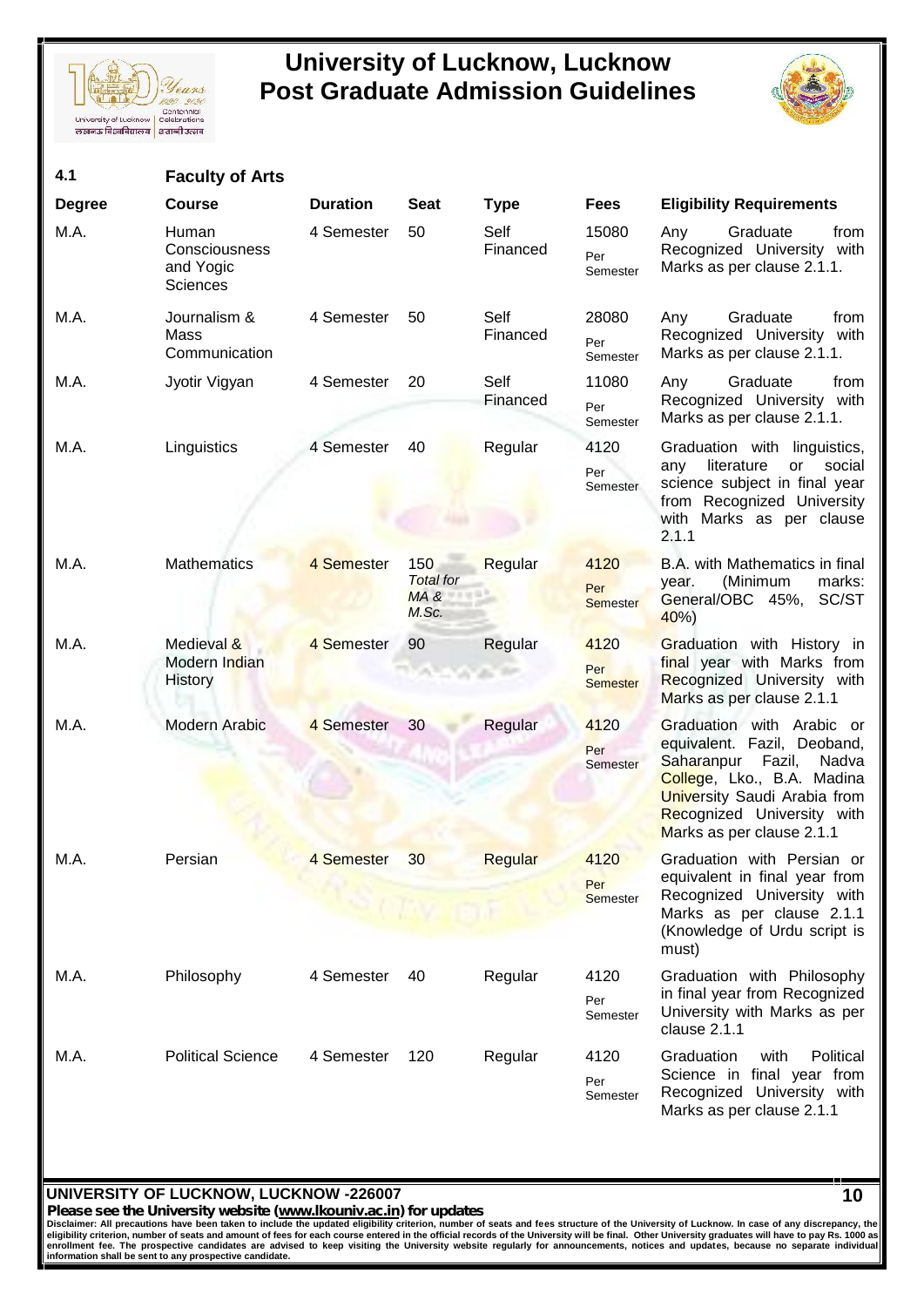



| 4.1           | <b>Faculty of Arts</b>   |                 |                                         |                                          |                                 |                                                                                                                                                    |
|---------------|--------------------------|-----------------|-----------------------------------------|------------------------------------------|---------------------------------|----------------------------------------------------------------------------------------------------------------------------------------------------|
| <b>Degree</b> | <b>Course</b>            | <b>Duration</b> | <b>Seat</b>                             | <b>Type</b>                              | <b>Fees</b>                     | <b>Eligibility Requirements</b>                                                                                                                    |
| M.A.          | Public<br>Administration | 4 Semester      | 40                                      | Regular                                  | 4120<br>Per<br>Semester         | Any<br>Graduate<br>from<br>Recognized University<br>with<br>Marks as per clause 2.1.1                                                              |
| M.A.          | Public<br>Administration | 4 Semester      | 40                                      | Self<br>Financed                         | 15080<br>Per<br>Semester        | Graduate<br>Any<br>from<br>Recognized University with<br>Marks as per clause 2.1.1                                                                 |
| M.A.          | Public<br>Administration | 4 Semester      | 10                                      | Sponsored<br>(Army<br>Personnel<br>Only) | 15080<br>Per<br>Semester        | Graduation<br>with<br>Public<br>Administration in final year<br>with Marks as per clause<br>2.1.1.                                                 |
| M.A.          | Psychology               | 4 Semester      | 50                                      | Regular                                  | 5120<br>Per<br>Semester         | Graduation with Psychology<br>in final year from Recognized<br>University with Marks as per<br>clause 2.1.1                                        |
| M.A.          | Psychology               | 4 Semester      | 30                                      | Self<br><b>Financed</b>                  | 24080<br>Per<br><b>Semester</b> | Graduation with Psychology<br>in final year from Recognized<br>University with Marks as per<br>clause 2.1.1                                        |
| M.A.          | Sanskrit                 | 4 Semester      | 80 Regular                              |                                          | 4120<br>Per<br><b>Semester</b>  | Graduation with Sanskrit in final<br>Recognized<br>from<br>year<br>University with Marks as per<br>clause 2.1.1                                    |
| M.A.          | Sociology                | 4 Semester      | 120                                     | Regular                                  | 4120<br>Per<br><b>Semester</b>  | Graduation with Sociology in<br>final year from Recognized<br>University with Marks as per<br>clause 2.1.1                                         |
| M.A.          | <b>Statistics</b>        | 4 Semester      | 20<br>Total for<br>MA&<br>M.Sc.         | Regular                                  | 6620<br>Per<br><b>Semester</b>  | B.A. with Statistics in final<br>(Minimum<br>marks:<br>year.<br>General/OBC 45%, SC/ST<br>40%                                                      |
| M.A.          | Urdu                     | 4 Semester      | 130                                     | Regular                                  | 4120<br>Per<br><b>Semester</b>  | Graduation with Urdu in final<br>Recognized<br>from<br>year<br>University with Marks as per<br>clause 2.1.1. (Knowledge of<br>Urdu Script is must) |
| M.A.          | <b>Statistics</b>        | 4 Semester      | 20<br><b>Total</b> for<br>MA &<br>M.Sc. | <b>Self</b><br>Financed                  | 15080<br>Per<br>Semester        | B.A. with Statistics in final<br>marks:<br>(Minimum<br>year.<br>General/OBC 45%,<br>SC/ST<br>40%)                                                  |
| M.A.          | <b>Western History</b>   | 4 Semester      | 36                                      | Regular                                  | 4120<br>Per<br>Semester         | Graduation with History or<br>Asian Culture in final year<br>from Recognized University<br>with Marks as per clause<br>2.1.1                       |
|               |                          |                 |                                         |                                          |                                 |                                                                                                                                                    |

### **UNIVERSITY OF LUCKNOW, LUCKNOW -226007**

*Please see the University website (www.lkouniv.ac.in) for updates* **11**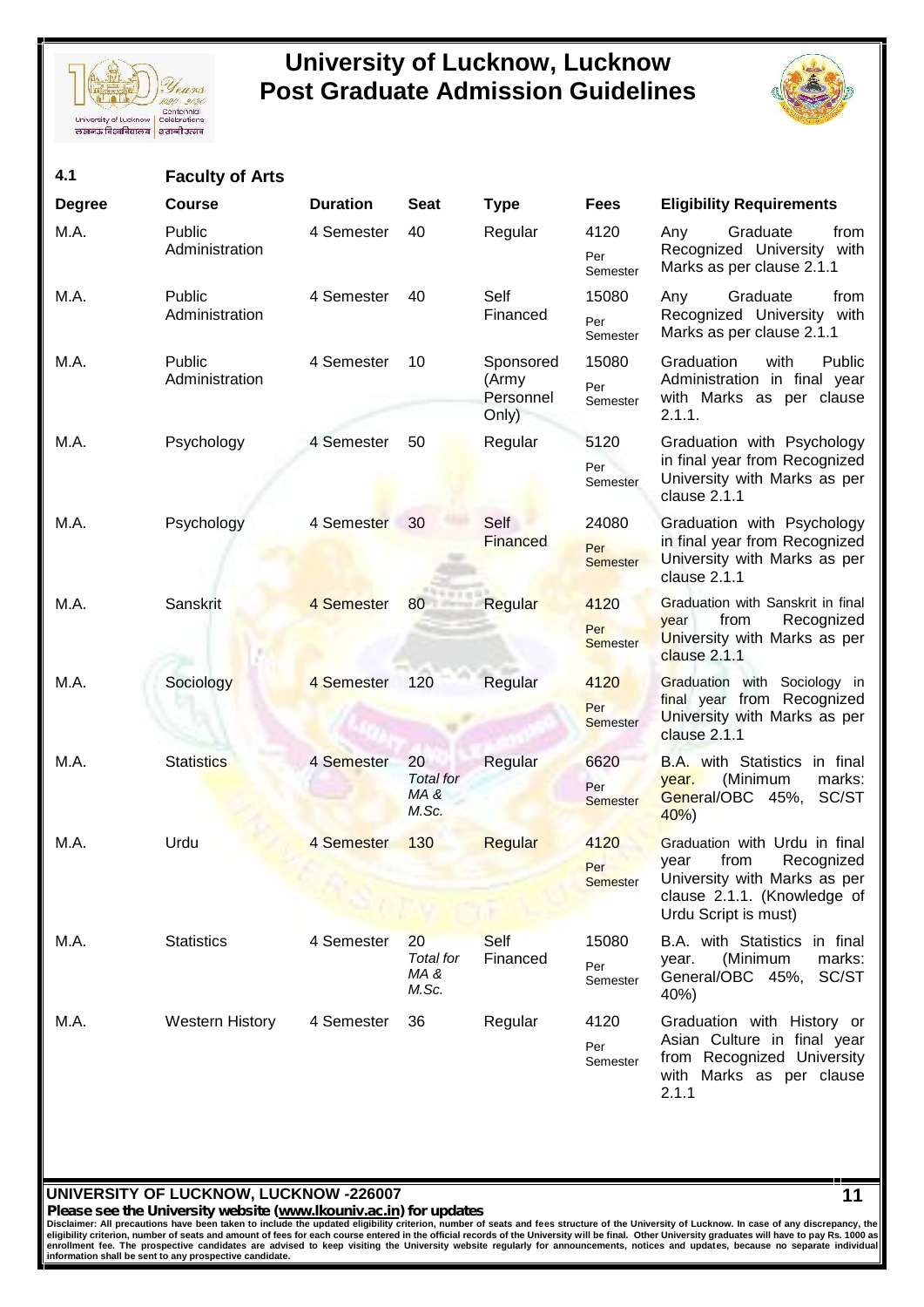



| 4.1            | <b>Faculty of Arts</b>                          |                 |             |                                          |                                 |                                                                                                                                                                                                                                                                                                          |
|----------------|-------------------------------------------------|-----------------|-------------|------------------------------------------|---------------------------------|----------------------------------------------------------------------------------------------------------------------------------------------------------------------------------------------------------------------------------------------------------------------------------------------------------|
| <b>Degree</b>  | <b>Course</b>                                   | <b>Duration</b> | <b>Seat</b> | <b>Type</b>                              | <b>Fees</b>                     | <b>Eligibility Requirements</b>                                                                                                                                                                                                                                                                          |
| M.A.           | Women's Studies                                 | 4 Semester      | 30          | Self<br>Financed                         | 11080<br>Per<br>Semester        | Graduate<br>Any<br>from<br>Recognized University with<br>Marks as per clause 2.1.1.                                                                                                                                                                                                                      |
| M.Lib.I.Sc.    | M.Lib.I.Sc.                                     | 2 Semester      | 25          | Self<br>Financed                         | 21080<br>Per<br>Semester        | B.Lib.I.Sc. (Minimum marks:<br>General/OBC 45%, SC/ST<br>40%)                                                                                                                                                                                                                                            |
| Masters.       | <b>Business</b><br>Economics                    | 4 Semester      | 60          | Self<br>Financed                         | 28080<br>Per<br><b>Semester</b> | Graduate<br>Any<br>from<br>Recognized University with<br>Marks as per clause 2.1.1                                                                                                                                                                                                                       |
| <b>Masters</b> | Hospital<br>Administration                      | 4 Semester      | 40          | Self<br>Financed                         | 28080<br>Per<br>Semester        | <b>Three</b><br>Bachelor's<br>years<br>Degree in any discipline or<br>Four<br>Bachelor's<br>years<br>Medicine,<br>Degree<br>in<br>Paramedical<br>Sciences<br>or<br>other four years programme<br>Pharmacy, Veterinary<br>like<br>Sciences, Engineering, Law<br>with Marks as per clause<br>2.1.1.        |
| <b>Masters</b> | Hospital<br>Administration                      | 4 Semester      | 5           | Sponsored<br>(Army<br>Personnel<br>Only) | 28080<br>Per<br><b>Semester</b> | <b>Three</b><br>Bachelor's<br>years<br>Degree in any discipline or<br>Four<br>Bachelor's<br>years<br><b>Degree</b><br>Medicine,<br>in<br>Paramedical<br>Sciences<br>or<br>other four years programme<br>Pharmacy, Veterinary<br>like<br>Sciences, Engineering, Law<br>with Marks as per clause<br>2.1.1. |
| <b>Masters</b> | Population<br><b>Studies</b>                    | 4 Semester      | 40          | Self<br>Financed                         | 15080<br>Per<br><b>Semester</b> | Graduate<br>Graduation<br>Any<br>from Recognized University<br>Marks as per clause<br>with<br>2.1.1                                                                                                                                                                                                      |
| <b>Masters</b> | <b>Public Health</b>                            | 4 Semester      | 50          | <b>Self</b><br><b>Financed</b>           | 28080<br>Per<br>Semester        | Graduate<br>from<br>Any<br>Recognized University<br>with<br>Marks as per clause 2.1.1                                                                                                                                                                                                                    |
| <b>Masters</b> | <b>Public Health</b>                            | 4 Semester      | 5           | Self<br>Financed<br>(Sponsored)          | 28080<br>Per<br>Semester        | Any<br>Graduate<br>from<br>Recognized University<br>with<br>Marks as per clause 2.1.1                                                                                                                                                                                                                    |
| <b>Masters</b> | <b>Public Health</b><br>(Community<br>Medicine) | 4 Semester      | 40          | Self<br>Financed                         | 15080<br>Per<br>Semester        | Graduate<br>Any<br>from<br>Recognized University<br>with<br>Marks as per clause 2.1.1                                                                                                                                                                                                                    |
| <b>Masters</b> | Social Work                                     | 4 Semester      | 44          | Regular                                  | 7120<br>Per<br>Semester         | Graduate<br>Any<br>from<br>Recognized University<br>with<br>Marks as per clause 2.1.1                                                                                                                                                                                                                    |

### **UNIVERSITY OF LUCKNOW, LUCKNOW -226007**

*Please see the University website (www.lkouniv.ac.in) for updates* **12**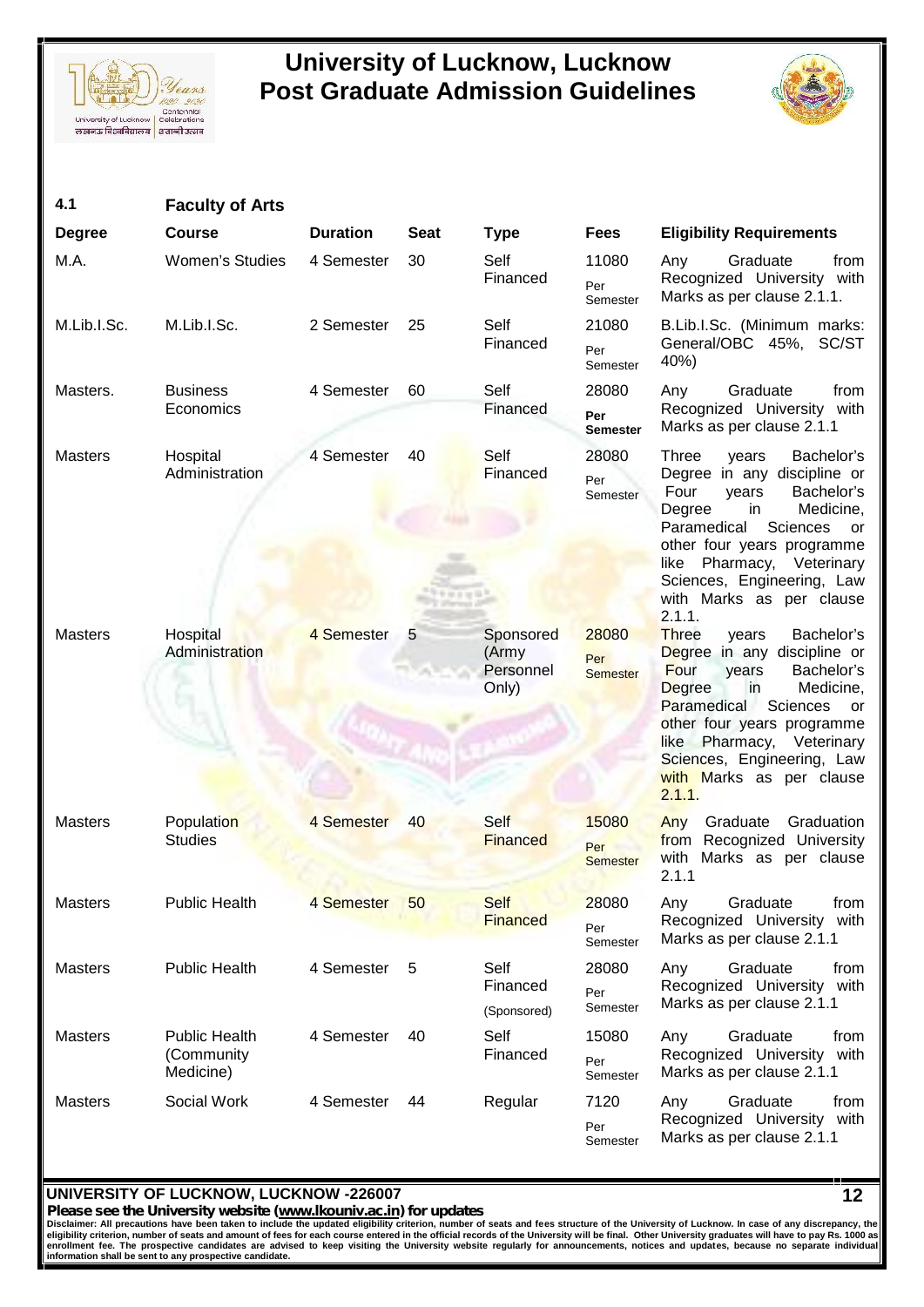



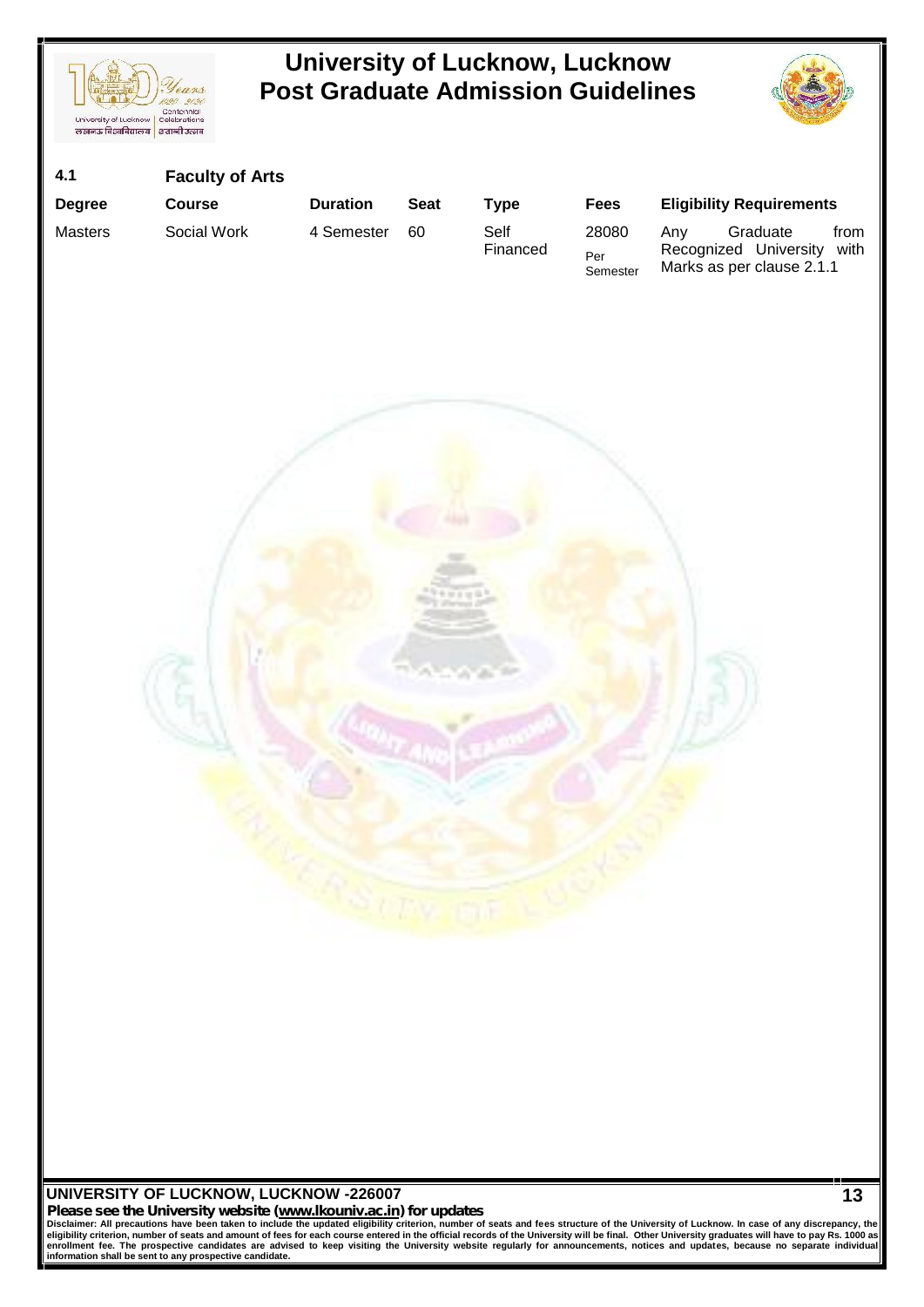



| 4.2           | <b>Faculty of Commerce</b> |                                              |             |                  |                                 |                                                                                                                                                                                                                                                                                                |
|---------------|----------------------------|----------------------------------------------|-------------|------------------|---------------------------------|------------------------------------------------------------------------------------------------------------------------------------------------------------------------------------------------------------------------------------------------------------------------------------------------|
| <b>Degree</b> | <b>Course</b>              | <b>Duration</b>                              | <b>Seat</b> | <b>Type</b>      | <b>Fees</b>                     | <b>Eligibility Requirements</b>                                                                                                                                                                                                                                                                |
| M.Com         | Applied<br>Economics       | 4 Semester                                   | 100         | Regular          | 7620<br>Per<br>Semester         | B.Com./B.B.A./<br>B.A.<br>with<br>Economics (Minimum marks:<br>General/OBC 45%,<br>SC/ST<br>40%)                                                                                                                                                                                               |
| M.Com         | Applied<br>Economics       | 4 Semester                                   | 80          | Self<br>Financed | 15580<br>Per<br>Semester        | B.Com./B.B.A./<br>B.A.<br>with<br>Economics (Minimum marks:<br>General/OBC 45%,<br>SC/ST<br>40%)                                                                                                                                                                                               |
| M.Com         | Commerce                   | 4 Semester                                   | 100         | Regular          | 7620<br>Per<br>Semester         | B.Com. or B.Com. (Hons)<br>from a recognized University<br>(Minimum<br>marks:<br>45%, SC/ST<br>General/OBC<br>40%)<br>candidate<br>or<br>any<br>atleast 70% in<br>possessing<br>BBA or BMS or similar<br>professional qualification with<br>Mathematics and Economics<br>as a subject of study |
| M.Com         | Commerce                   | 4 Semester<br><b>CALS CALLY FOR THE WORK</b> | 80 Self     | Financed         | 15580<br>Per<br><b>Semester</b> | B.Com. or B.Com. (Hons)<br>from a recognized University<br>(Minimum<br>marks:<br>General/OBC 45%, SC/ST<br>$40%$ or<br>candidate<br>any<br>possessing atleast 70% in<br>BBA or BMS or similar<br>professional qualification with<br>Mathematics and Economics<br>as a subject of study         |

### **UNIVERSITY OF LUCKNOW, LUCKNOW -226007** *Please see the University website (www.lkouniv.ac.in) for updates* **14**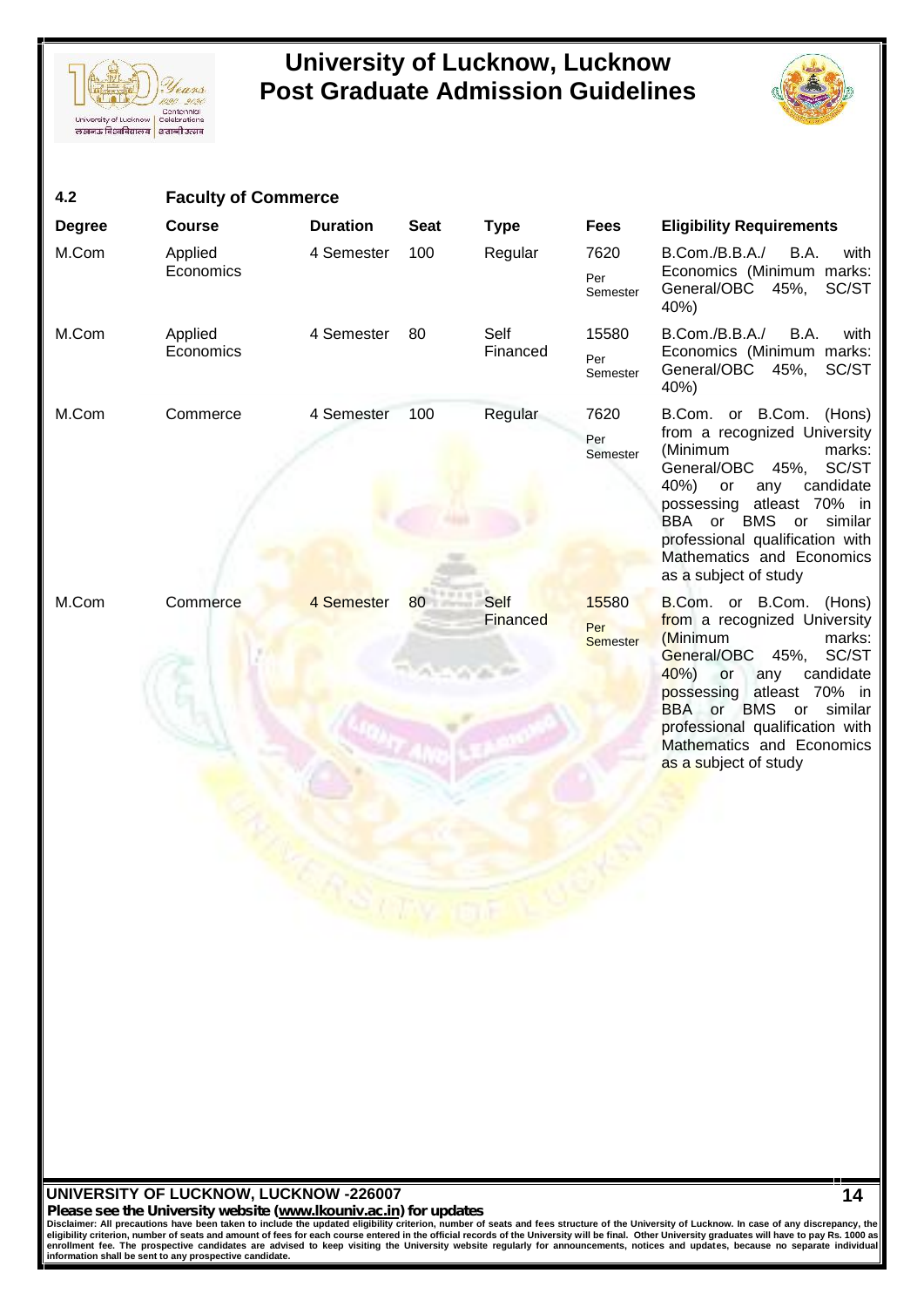



| 4.3<br>Degree<br>LL.B. | <b>Faculty of Law</b><br>Course<br>LL.B. | <b>Duration</b><br>6 Semester | <b>Seat</b><br>320   | <b>Type</b><br>Regular | <b>Fees</b><br>4565<br>Per<br><b>Semester</b> | <b>Eligibility Requirements</b><br>Any<br>Graduate<br>from<br>University.<br>Recognized<br>(Minimum<br>marks:<br>General/OBC<br>45%, SC/ST<br>40%) |
|------------------------|------------------------------------------|-------------------------------|----------------------|------------------------|-----------------------------------------------|----------------------------------------------------------------------------------------------------------------------------------------------------|
| LL.M.                  | LL.M.                                    | 4 Semester                    | 60<br><b>CONGRES</b> | Regular                | 6545<br>Per<br><b>Semester</b>                | Graduate<br>from<br>Law<br>Recognized<br>University.<br>(Minimum<br>marks:<br>SC/ST<br>General/OBC<br>50%,<br>48%)                                 |

Please see the University website (www.lkouniv.ac.in) for updates<br>Disclaimer: All precautions have been taken to include the updated eligibility criterion, number of seats and fees structure of the University of Lucknow. I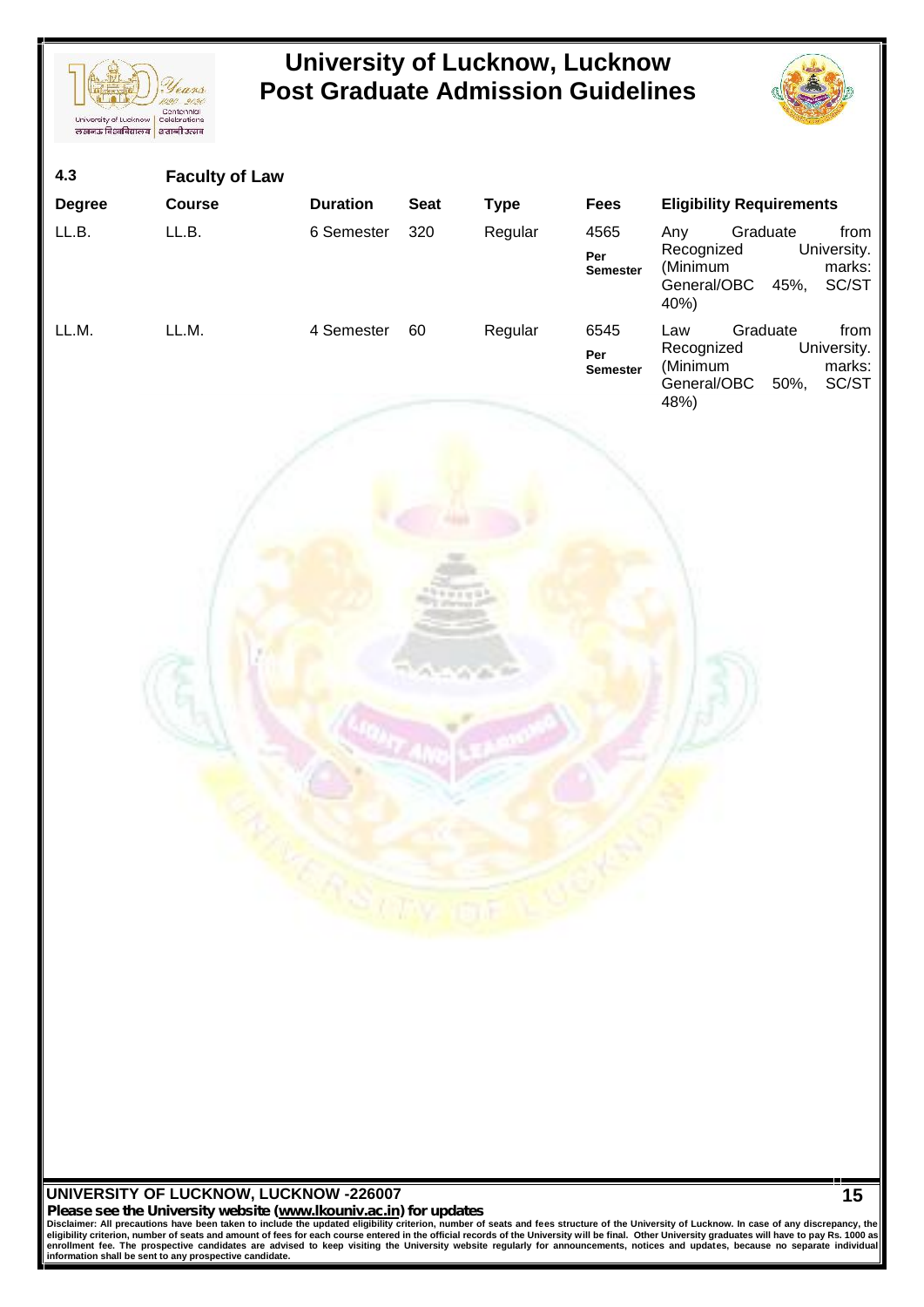



| 4.4           | <b>Faculty of Science</b> |                 |                                                   |                                |                                 |                                                                                                                                                                                                                                                                                                                                                                                                                                                                                                                                                       |
|---------------|---------------------------|-----------------|---------------------------------------------------|--------------------------------|---------------------------------|-------------------------------------------------------------------------------------------------------------------------------------------------------------------------------------------------------------------------------------------------------------------------------------------------------------------------------------------------------------------------------------------------------------------------------------------------------------------------------------------------------------------------------------------------------|
| <b>Degree</b> | <b>Course</b>             | <b>Duration</b> | <b>Seat</b>                                       | <b>Type</b>                    | <b>Fees</b>                     | <b>Eligibility Requirements</b>                                                                                                                                                                                                                                                                                                                                                                                                                                                                                                                       |
| M.Sc.         | Anthropology              | 4 Semester      | 40<br><b>Total for</b><br><b>MA&amp;</b><br>M.Sc. | Regular                        | 5620<br>Per<br>Semester         | with<br>Anthropology,<br>B.Sc.<br>Zoology, Botany, Geology or<br>Environmental Science in final<br>(Minimum<br>marks:<br>year.<br>General/OBC 45%,<br>SC/ST<br>40%)                                                                                                                                                                                                                                                                                                                                                                                   |
| M.Sc.         | <b>Applied Geology</b>    | 4 Semester      | 25                                                | Self<br>Financed               | 30080<br>Per<br>Semester        | (i) with Geology as one of the<br>main subjects at graduate<br>minimum<br>with<br>level<br>percentage of<br>marks<br>(or<br>equivalent CGPA) as 45% for<br>General/OBC and 40% for<br>SC/ST or (ii) without Geology<br>as one of the main subjects at<br>graduate level with any two of<br>the following subjects:<br>(a)<br>Chemistry, (b) Physics,<br>(c)<br>Mathematics and<br>(d)<br>Life<br>Sciences (Zoology and/ or<br>Botany), (e) B.Tech./ B.E. with<br>percentage of marks<br>(or<br>equivalent CGPA) as 50% for<br>General/OBC and 45% for |
| M.Sc.         | <b>Biochemistry</b>       | 4 Semester 25   |                                                   | Regular                        | 15620<br>Per<br><b>Semester</b> | SC/ST<br>B.Sc.<br>with<br><b>Chemistry/Biochemistry</b><br>in<br>final year. (Minimum marks:<br>General/OBC 45%,<br>SC/ST<br>40%)                                                                                                                                                                                                                                                                                                                                                                                                                     |
| M.Sc.         | <b>Biotechnology</b>      | 4 Semester      | 30                                                | Self<br>Financed               | 35000<br>Per<br><b>Semester</b> | degree<br><b>Bachelor</b><br>under<br>$10+2+3$ pattern of education<br>in all disciplines of physical<br>biological<br>and<br>sciences.<br>(Minimum<br>marks:<br>SC/ST<br>General/OBC<br>45%,<br>40%)                                                                                                                                                                                                                                                                                                                                                 |
| M.Sc.         | <b>Biostatistics</b>      | 4 Semester      | 30<br><b>Total for</b><br>MA &<br>M.Sc.           | <b>Self</b><br><b>Financed</b> | 15580<br>Per<br>Semester        | Science<br>Graduate<br>with a<br>minimum of 45% marks and<br>Mathematics as one of the<br>subjects at the Intermediate /<br>Higher<br>Secondary<br>$(10+2)$<br>level                                                                                                                                                                                                                                                                                                                                                                                  |
| M.Sc.         | Botany                    | 4 Semester      | 50                                                | Regular                        | 8320<br>Per<br>Semester         | B.Sc. with Botany in final year.<br>(Minimum<br>marks:<br>General/OBC<br>45%,<br>SC/ST<br>40%)                                                                                                                                                                                                                                                                                                                                                                                                                                                        |
| M.Sc.         | Chemistry                 | 4 Semester      | 90                                                | Regular                        | 8120<br>Per<br>Semester         | B.Sc. with Chemistry in final<br>marks:<br>(Minimum<br>year.<br>General/OBC 45%,<br>SC/ST<br>40%)                                                                                                                                                                                                                                                                                                                                                                                                                                                     |

### **UNIVERSITY OF LUCKNOW, LUCKNOW -226007**

Please see the University website (www.lkouniv.ac.in) for updates<br>Disclaimer: All precautions have been taken to include the updated eligibility criterion, number of seats and fees structure of the University of Lucknow. I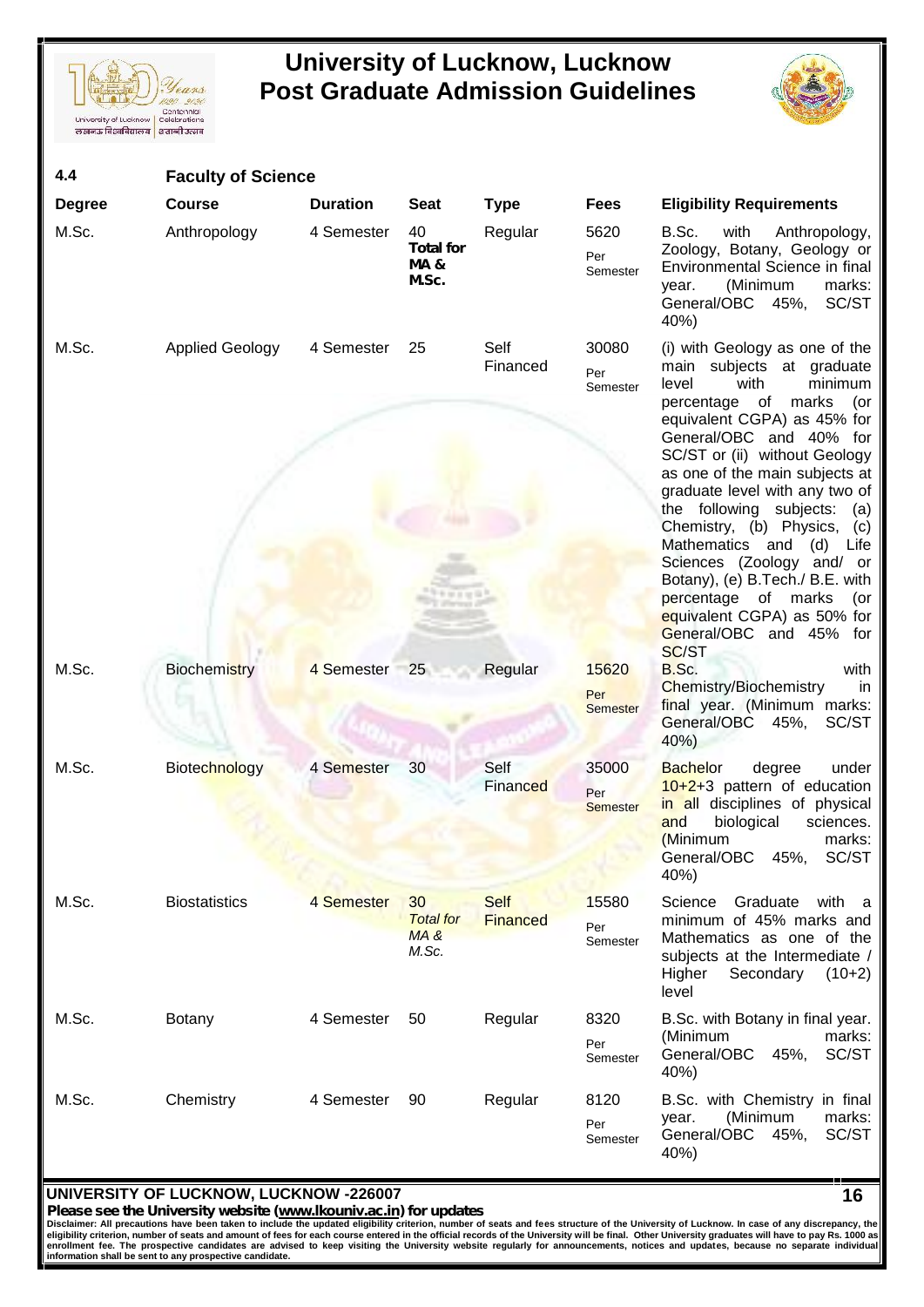



| 4.4           | <b>Faculty of Science</b>                           |                 |                                          |                         |                                 |                                                                                                                                                                 |
|---------------|-----------------------------------------------------|-----------------|------------------------------------------|-------------------------|---------------------------------|-----------------------------------------------------------------------------------------------------------------------------------------------------------------|
| <b>Degree</b> | <b>Course</b>                                       | <b>Duration</b> | <b>Seat</b>                              | <b>Type</b>             | <b>Fees</b>                     | <b>Eligibility Requirements</b>                                                                                                                                 |
| M.Sc.         | Computer<br>Science                                 | 4 Semester      | 20                                       | Self<br>Financed        | 15000<br>Per<br>Semester        | B.Sc.<br>With<br>Computer<br>Science/Information<br>Technology/Physics/Electroni<br>cs/Mathematics/Statistice) or<br><b>BCA</b>                                 |
| M.Sc.         | Environmental<br>Science                            | 4 Semester      | 40                                       | Self<br>Financed        | 28580<br>Per<br>Semester        | B.Sc.<br>B.Sc.<br>(Except<br>Agriculture) (Minimum marks:<br>General/OBC 45%,<br>SC/ST<br>40%)                                                                  |
| M.Sc.         | Food Processing<br>and Food<br>Technology           | 4 Semester      | 50                                       | Self<br>Financed        | 28580<br>Per<br>Semester        | Graduation in Science from<br>Recognized<br><b>University</b><br>(Minimum<br>marks:<br>General/OBC<br>50%,<br>SC/ST<br>45%)                                     |
| M.Sc.         | <b>Forensic Science</b>                             | 4 Semester      | 40<br><b>Total</b> for<br>MA&<br>M.Sc.   | Self<br>Financed        | 17080<br>Per<br><b>Semester</b> | Graduation in Arts or Science<br>from Recognized University.<br>(Minimum marks: General/<br>OBC 45%, SC/ST 40%)                                                 |
| M.Sc.         | Geology                                             | 4 Semester      | 35                                       | Regular                 | 8320<br>Per<br><b>Semester</b>  | B.Sc. with Geology in final<br>(Minimum<br>marks:<br>year.<br>General/OBC 45%,<br>SC/ST<br>40%)                                                                 |
| M.Sc.         | Mass<br>Communication in<br>Science &<br>Technology | 4 Semester 40   |                                          | Self<br>Financed        | 19580<br>Per<br><b>Semester</b> | Bachelor's<br>degree<br>in any<br>subject<br>science<br>including<br>Engineering<br>Medicine<br>or<br>(Minimum<br>marks:<br>General/OBC<br>45%,<br>SC/ST<br>40% |
| M.Sc.         | <b>Mathematics</b>                                  | 4 Semester      | 150<br><b>Total</b> for<br>MA &<br>M.Sc. | Regular                 | 5620<br>Per<br><b>Semester</b>  | B.Sc.<br>with<br>Mathematics in<br>final year. (Minimum marks:<br>General/OBC<br>45%,<br>SC/ST<br>40%)                                                          |
| M.Sc.         | Microbiology                                        | 4 Semester      | 35                                       | Self<br><b>Financed</b> | 28580<br>Per<br>Semester        | B.Sc.<br>Biology<br>Group.<br>(Minimum<br>marks:<br>SC/ST<br>General/OBC<br>45%,<br>40%)                                                                        |
| M.Sc.         | Pharmaceutical<br>Chemistry                         | 4 Semester      | 40                                       | Self<br>Financed        | 28580<br>Per<br>Semester        | B.Sc. with Chemistry in final<br>(Minimum<br>marks:<br>year.<br>General/OBC 45%,<br>SC/ST<br>40%)                                                               |
| M.Sc.         | Physics                                             | 4 Semester      | 72                                       | Regular                 | 7120<br>Per<br>Semester         | B.Sc. with Physics<br>in final<br>marks:<br>(Minimum<br>year.<br>General/OBC 45%,<br>SC/ST<br>40%)                                                              |

### **UNIVERSITY OF LUCKNOW, LUCKNOW -226007**

*Please see the University website (www.lkouniv.ac.in) for updates* **17**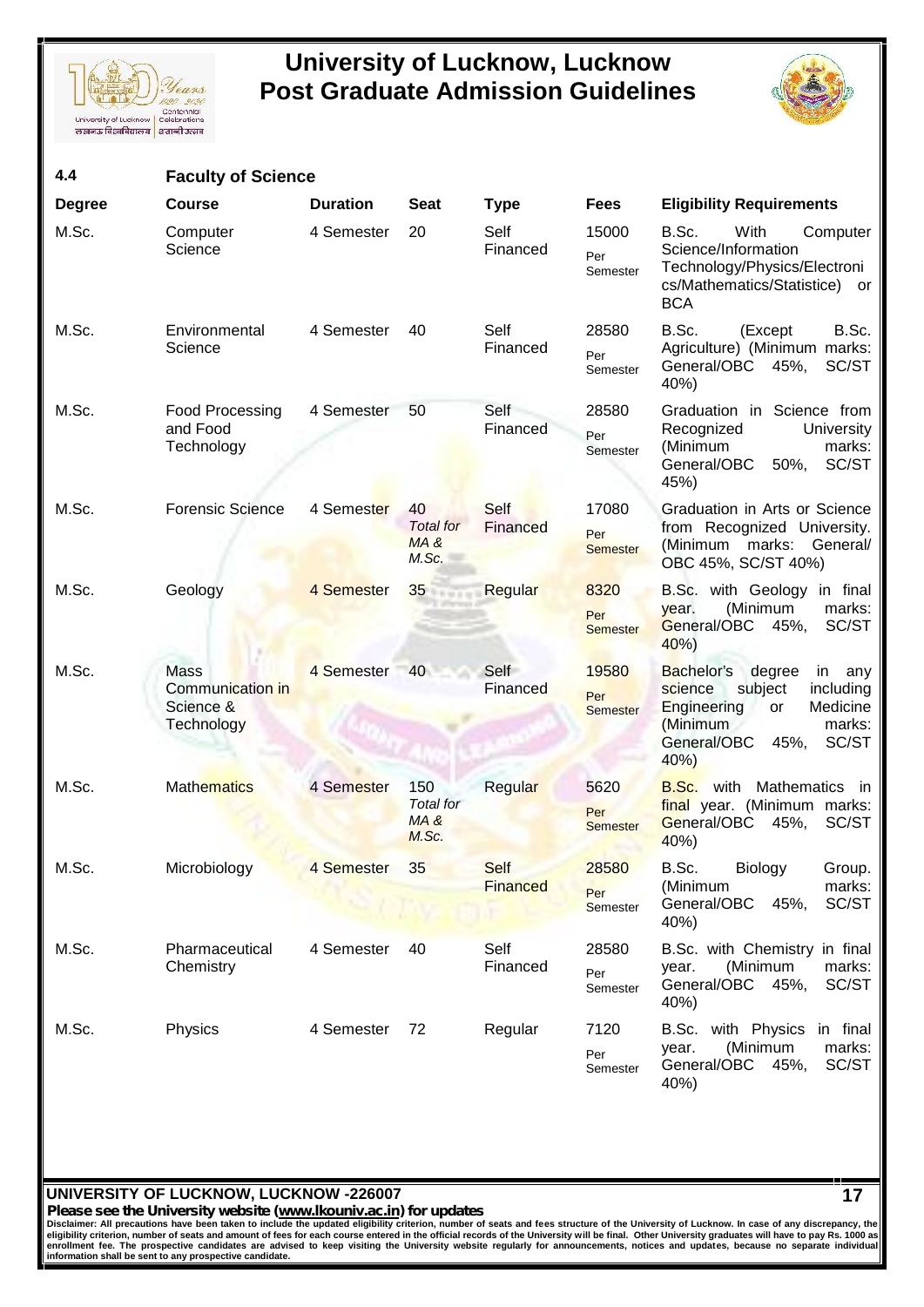



| 4.4           | <b>Faculty of Science</b> |                 |                                                                |                  |                                 |                                                                                                                                                                                                                                                                                                            |
|---------------|---------------------------|-----------------|----------------------------------------------------------------|------------------|---------------------------------|------------------------------------------------------------------------------------------------------------------------------------------------------------------------------------------------------------------------------------------------------------------------------------------------------------|
| <b>Degree</b> | <b>Course</b>             | <b>Duration</b> | <b>Seat</b>                                                    | <b>Type</b>      | <b>Fees</b>                     | <b>Eligibility Requirements</b>                                                                                                                                                                                                                                                                            |
| M.Sc.         | <b>Plant Science</b>      | 4 Semester      | 50                                                             | Self<br>Financed | 28580<br>Per<br>Semester        | B.Sc. with Botany in final year.<br>(Minimum<br>marks:<br>General/OBC<br>SC/ST<br>45%,<br>40%)                                                                                                                                                                                                             |
| M.Sc.         | Renewable<br>Energy       | 4 Semester      | 25                                                             | Self<br>Financed | 28580<br>Per<br>Semester        | B.Sc. or B.Voc. Renewable<br>Energy/B.Voc<br>Renewable<br>Energy<br>Technology/<br>Renewable<br>Energy<br>Management/<br>B.Voc.<br>Renewable<br>Energy<br>Technology and Management<br>or Electronics in final year, or<br>BE/B.Tech. (Minimum marks:<br>General/OBC<br>45%,<br>SC/ST<br>40%)              |
| M.Sc.         | Renewable<br>Energy       | 4 Semester 5    |                                                                | Sponsored        | 28580<br>Per<br><b>Semester</b> | B.Sc. or B.Voc. Renewable<br>Energy/B.Voc<br>Renewable<br>Technology/<br>Energy<br>Renewable<br>Energy<br>B.Voc.<br>Management/<br>Renewable<br>Energy<br><b>Technology and Management</b><br>or Electronics in final year, or<br><b>BE/B.Tech.</b> (Minimum marks:<br>General/OBC<br>45%,<br>SC/ST<br>40% |
| M.Sc.         | <b>Statistics</b>         | 4 Semester      | 20 <sup>°</sup><br><b>Total for</b><br><b>MA&amp;</b><br>M.Sc. | Regular          | 8120<br>Per<br>Semester         | B.Sc. with Statistics in final<br>(Minimum<br>year.<br>marks:<br>General/OBC<br>45%,<br>SC/ST<br>40%                                                                                                                                                                                                       |
| M.Sc.         | <b>Statistics</b>         | 4 Semester      | 20<br><b>Total for</b><br><b>MA&amp;</b><br>M.Sc.              | Self<br>Financed | 15580<br>Per<br><b>Semester</b> | B.Sc. with Statistics in final<br>(Minimum<br>year.<br>marks:<br>General/OBC<br>45%,<br>SC/ST<br>40%                                                                                                                                                                                                       |
| M.Sc.         | Zoology                   | 4 Semester      | 50                                                             | Regular          | 8320<br>Per<br>Semester         | B.Sc.<br>Zoology<br>with<br>or<br>Genetics & Genomics in final<br>(Minimum<br>marks:<br>year.<br>General/OBC 45%,<br>SC/ST<br>40%)                                                                                                                                                                         |

### **UNIVERSITY OF LUCKNOW, LUCKNOW -226007**

*Please see the University website (www.lkouniv.ac.in) for updates* **18**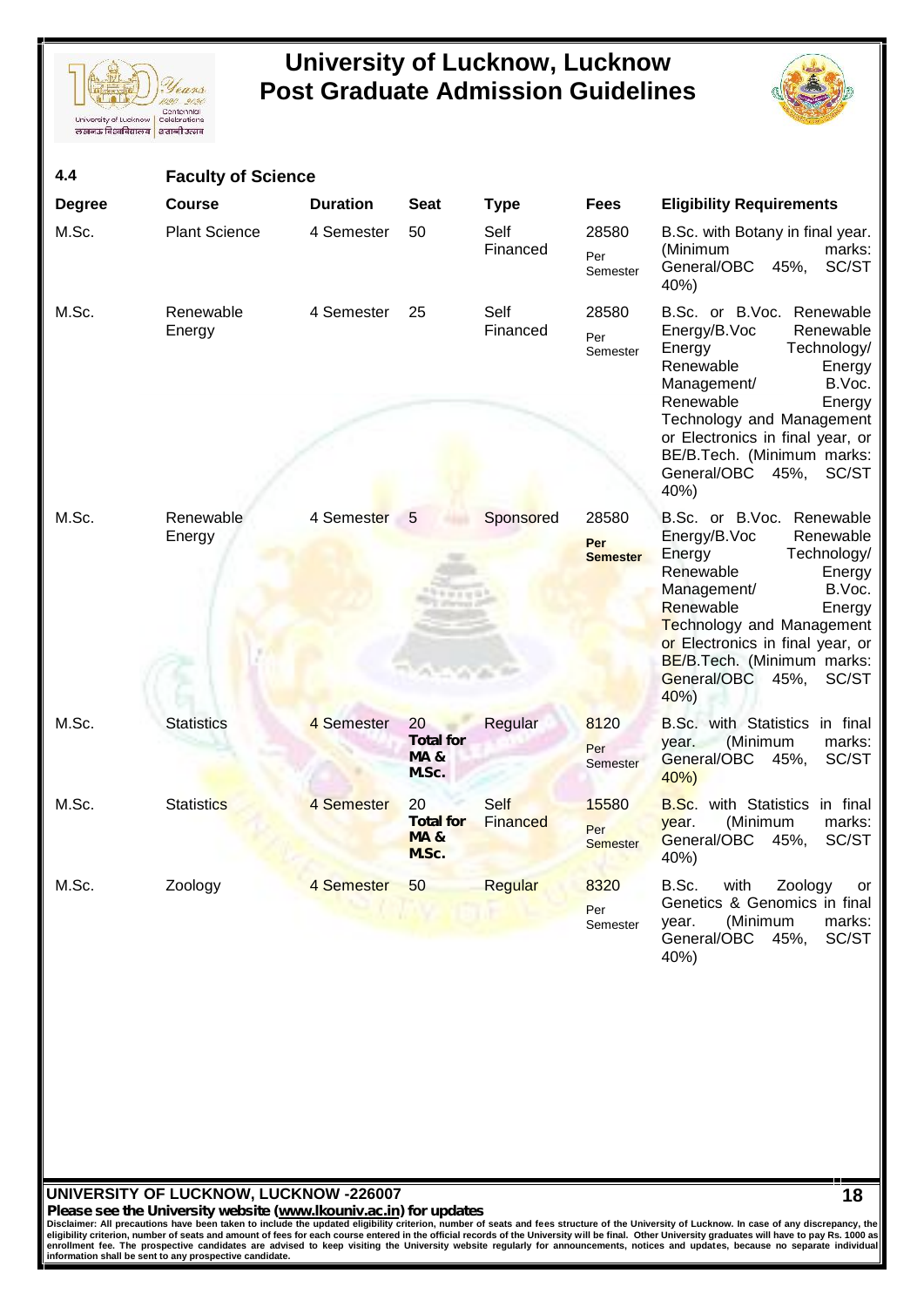



| 4.5                              | <b>Faculty of Fine Arts</b> |                 |                |                         |                                 |                                                                                              |
|----------------------------------|-----------------------------|-----------------|----------------|-------------------------|---------------------------------|----------------------------------------------------------------------------------------------|
| <b>Degree</b>                    | Course                      | <b>Duration</b> | <b>Seat</b>    | <b>Type</b>             | <b>Fees</b>                     | <b>Eligibility Requirements</b>                                                              |
| <b>MVA</b><br>Painting           | <b>Creative Painting</b>    | 2 years         | 10             | Self<br>Financed        | 18830<br>Per<br><b>Semester</b> | BVA (Painting) with (Minimum<br>marks: General/OBC<br>45%,<br>SC/ST 40%)                     |
| <b>MVA</b><br>Painting           | <b>Portrait Painting</b>    | 2 years         | 5              | Self<br>Financed        | 18830<br>Per<br>Semester        | BVA (Painting) with (Minimum<br>marks: General/OBC<br>45%,<br>SC/ST 40%)                     |
| <b>MVA</b><br>Painting           | Landscape<br>Painting       | 2 years         | 5              | Self<br>Financed        | 18830<br>Per<br><b>Semester</b> | BVA (Painting) with (Minimum<br>marks: General/OBC<br>45%,<br>SC/ST 40%)                     |
| <b>MVA</b><br>Painting           | Printmaking                 | 2 years         | 5              | Self<br>Financed        | 18830<br>Per<br>Semester        | BVA (Painting) with (Minimum<br>marks: General/OBC<br>45%,<br>SC/ST 40%)                     |
| <b>MVA</b><br>Painting           | Ceramics                    | 2 years         | 5              | Self<br>Financed        | 18830<br>Per<br>Semester        | BVA (Painting) with (Minimum<br>marks: General/OBC<br>45%,<br>SC/ST 40%)                     |
| <b>MVA</b><br>Painting           | Mural                       | 2 years         | 5              | Self<br>Financed        | 18830<br>Per<br><b>Semester</b> | BVA (Painting) with (Minimum<br>marks: General/OBC<br>45%,<br>SC/ST 40%)                     |
| <b>MVA</b><br><b>Applied Art</b> | Visualization               | 2 years         | 10             | Self<br>Financed        | 18830<br>Per<br><b>Semester</b> | <b>BVA</b><br>(Applied<br>Art)<br>with<br>(Minimum marks:<br>General/<br>OBC 45%, SC/ST 40%) |
| <b>MVA</b><br><b>Applied Art</b> | Photography                 | 2 years         | 5              | <b>Self</b><br>Financed | 18830<br>Per<br><b>Semester</b> | <b>BVA</b><br>with<br>(Applied<br>Art)<br>(Minimum marks: General/<br>OBC 45%, SC/ST 40%)    |
| <b>MVA</b><br><b>Applied Art</b> | <b>Illustration</b>         | 2 years         | 5              | Self<br>Financed        | 18830<br>Per<br><b>Semester</b> | <b>BVA</b> (Applied<br>Art)<br>with<br>(Minimum marks:<br>General/<br>OBC 45%, SC/ST 40%)    |
| <b>MVA</b><br>Sculpture          | Terracota/<br>Ceramic       | 2 years         | 5              | Self<br>Financed        | 18830<br>Per<br><b>Semester</b> | <b>BVA</b><br>(Sculpture)<br>with<br>(Minimum marks:<br>General/<br>OBC 45%, SC/ST 40%)      |
| <b>MVA</b><br>Sculpture          | Portrait and Life           | 2 years         | 5              | Self<br>Financed        | 18830<br>Per<br><b>Semester</b> | <b>BVA</b><br>(Sculpture)<br>with<br>(Minimum marks: General/<br>OBC 45%, SC/ST 40%)         |
| <b>MVA</b><br>Sculpture          | <b>Bronze Casting</b>       | 2 years         | 5 <sup>5</sup> | Self<br><b>Financed</b> | 18830<br>Per<br><b>Semester</b> | <b>BVA</b><br>(Sculpture)<br>with<br>(Minimum marks: General/<br>OBC 45%, SC/ST 40%)         |
| <b>MVA</b><br>Sculpture          | <b>Stone Carving</b>        | 2 years         | 5              | Self<br><b>Financed</b> | 18830<br>Per<br><b>Semester</b> | <b>BVA</b><br>(Sculpture)<br>with<br>(Minimum marks:<br>General/<br>OBC 45%, SC/ST 40%)      |

In programs of Faculty of Fine Arts, the candidate must not be more than 28 years as on July 31 of the year in which he/she seeks admission and also he/she must have cleared UG within last three years. There is no age bar for a teacher to do MVA if he/she is teaching at degree level.

**UNIVERSITY OF LUCKNOW, LUCKNOW -226007**

*Please see the University website (www.lkouniv.ac.in) for updates* **19**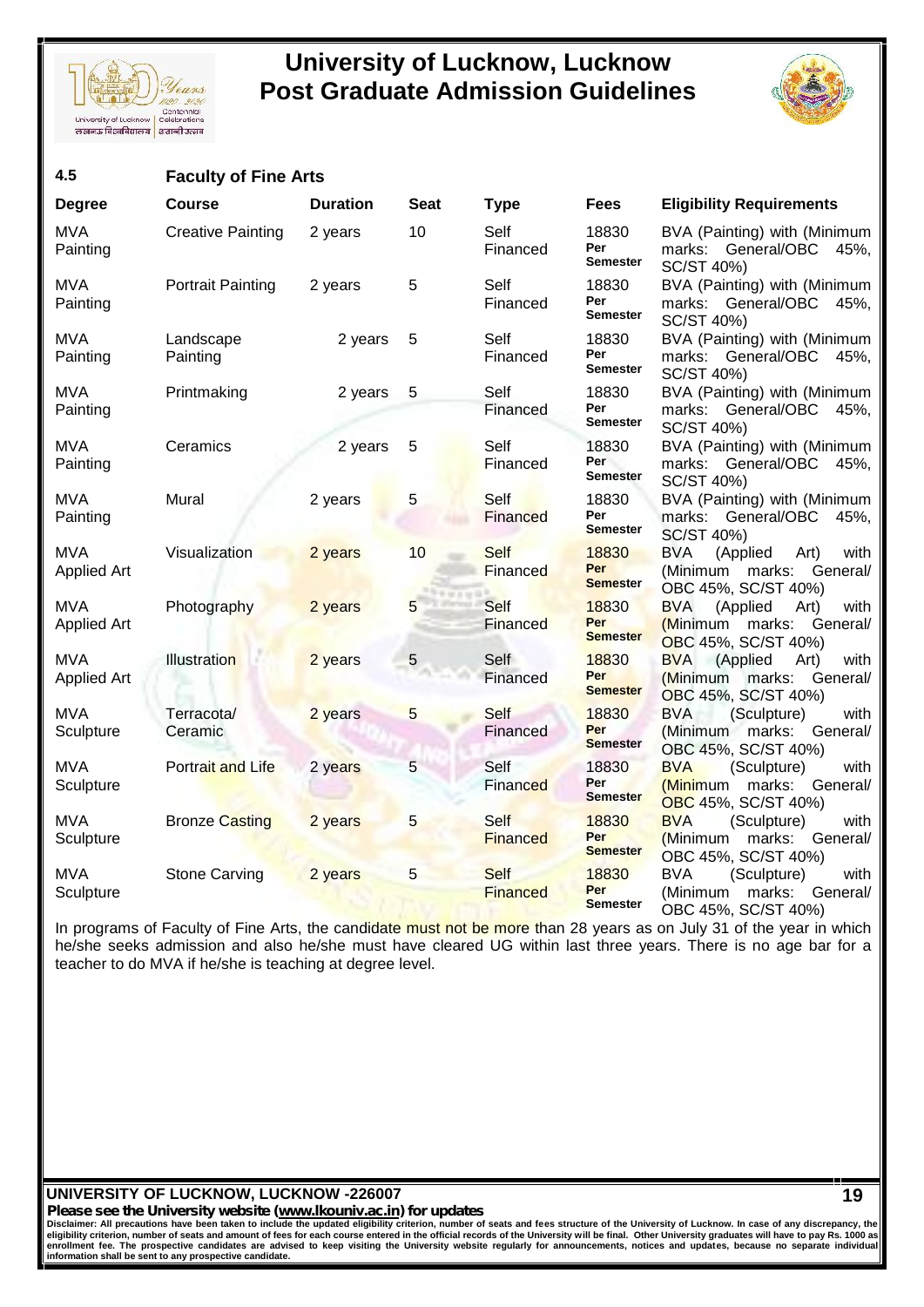



| 5                     | <b>Entrance Examination Pattern</b>                                                                                                                                                                                                                                                                                                                     |           |  |  |  |  |
|-----------------------|---------------------------------------------------------------------------------------------------------------------------------------------------------------------------------------------------------------------------------------------------------------------------------------------------------------------------------------------------------|-----------|--|--|--|--|
| 5.1                   | For All PG programs except LL.M. and MVA                                                                                                                                                                                                                                                                                                                |           |  |  |  |  |
| 5.1.1                 | The entrance test will comprise of 100 objective type questions to be answered in 90 minutes.                                                                                                                                                                                                                                                           |           |  |  |  |  |
| 5.1.2                 | For LL.B. (Three Year) program                                                                                                                                                                                                                                                                                                                          |           |  |  |  |  |
| 5.1.2.1<br>5.1.2      | The entrance test for LL.B. (Three Year) would comprise of the following<br>Indian Polity: Structure and Functions<br>$\bullet$<br><b>General Awareness</b><br>$\bullet$<br>Logical Aptitude<br>$\bullet$<br><b>Mental Ability</b><br>$\bullet$                                                                                                         |           |  |  |  |  |
|                       | <b>Marking Pattern</b><br>Each question will be of 4 marks. One mark will be deducted for each incorrect answer. Zero mark will                                                                                                                                                                                                                         |           |  |  |  |  |
|                       | be awarded for each un-attempted question.                                                                                                                                                                                                                                                                                                              |           |  |  |  |  |
|                       |                                                                                                                                                                                                                                                                                                                                                         |           |  |  |  |  |
| 5.2                   | For LL.M.                                                                                                                                                                                                                                                                                                                                               |           |  |  |  |  |
| 5.2.1                 | In LL.M., the admission would be done on the basis of entrance test and interview.                                                                                                                                                                                                                                                                      |           |  |  |  |  |
| 5.2.2                 | The entrance test of 80 marks will comprise of 80 objective type questions to be answered in 90<br>minutes.                                                                                                                                                                                                                                             |           |  |  |  |  |
| 5.2.3                 | Interview: there will be an interview/group discussion of 20 marks. For interview only those candidates<br>will be called who secured 50% or more marks in the entrance exam. A relaxation of 5% in marks of<br>enterance exam for qualifying to interview will be given to the SC and ST candidates.                                                   |           |  |  |  |  |
|                       |                                                                                                                                                                                                                                                                                                                                                         |           |  |  |  |  |
|                       | The final merit will be prepared by adding the marks obtained in the written test and interview.<br><b>TIGHT OF THE</b>                                                                                                                                                                                                                                 |           |  |  |  |  |
|                       | For Master in Visual Art (MVA)                                                                                                                                                                                                                                                                                                                          |           |  |  |  |  |
|                       | Admissions to the MVA courses would be done on basis of entrance test details of which are as under                                                                                                                                                                                                                                                     |           |  |  |  |  |
|                       | MVA entrance test will be divided in three parts                                                                                                                                                                                                                                                                                                        |           |  |  |  |  |
|                       | <b>Practical Examination</b>                                                                                                                                                                                                                                                                                                                            | 100 Marks |  |  |  |  |
| 5.2.4<br>5.3<br>5.3.1 | Object drawing (pencil and shade) time 2 hours                                                                                                                                                                                                                                                                                                          |           |  |  |  |  |
| 5.3.2                 | <b>Written Examination</b><br>The written test would be of two parts. First part will be short answer type and<br>second part will be long answer type. Second part will further have three<br>divisions, each of one of the departments of the faculty. An applicant has to<br>answer questions belonging to the same department in which he/she seeks | 100 Marks |  |  |  |  |
| 5.3.3                 | admission.<br><b>Interview</b><br>The candidate has to bring a portfolio of his/her work and will be asked<br>$\bullet$<br>questions by the interview panel.                                                                                                                                                                                            | 100 Marks |  |  |  |  |

**UNIVERSITY OF LUCKNOW, LUCKNOW -226007**

*Please see the University website (www.lkouniv.ac.in) for updates* **20**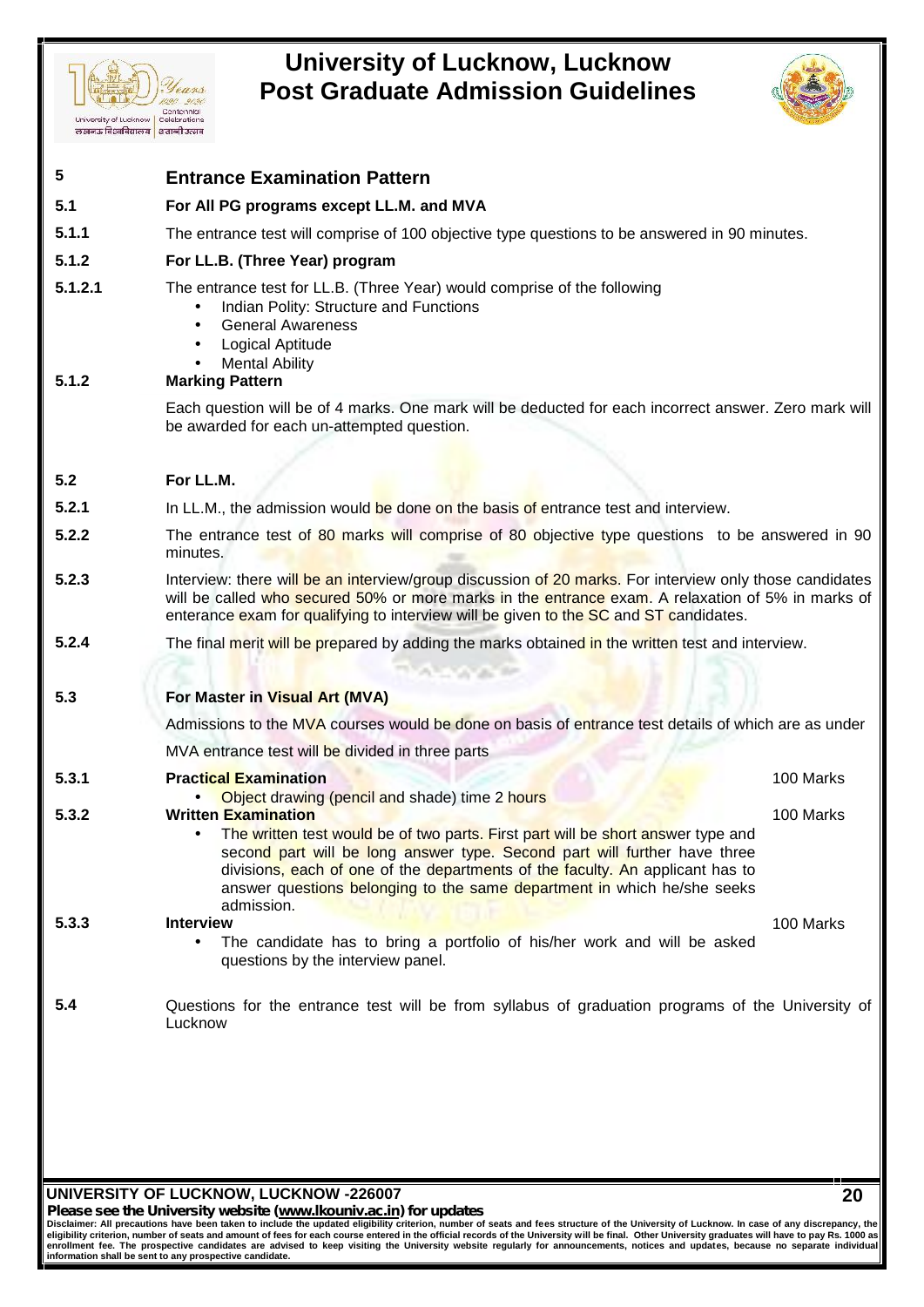



### **6 Merger of Forms**

Forms for the following subjects are being invited together.

- M.Sc. in Chemistry and M.Sc. in Pharmaceutical Chemistry
- M.Sc. in Botany, M.Sc. in Plant Science and M.Sc. in Microbiology
- M.Sc. in Physics and M.Sc. in Renewable Energy
- M.A. in MIH, M.A. in Composite History and M.A. in Western History

### **6.1 Common Entrance Test**

There will be a common entrance test for the following programs

- M.Sc. in Chemistry and M.Sc. in Pharmaceutical Chemistry
- M.Sc. in Botany, M.Sc. in Plant Science and M.Sc. in Microbiology
- M.Sc. in Physics and M.Sc. in Renewable Energy
- M.A. in MIH, M.A. in Composite History and M.A. in Western History
- M.Sc. in Anthropology and M.A. in Anthropology
- M.Sc. in Forensic Science and M.A. in Forensic Science
- M.Sc. in Mathematics and M.A. in Mathematics
- M.Sc. in Statistics and M.A. in Statistics
- M.Sc. in Biostatistics and M.A. in Biostatistics

Subject allotment would be done at the time of counselling through a common merit generated on the basis of entrance test

### **UNIVERSITY OF LUCKNOW, LUCKNOW -226007**

*Please see the University website (www.lkouniv.ac.in) for updates*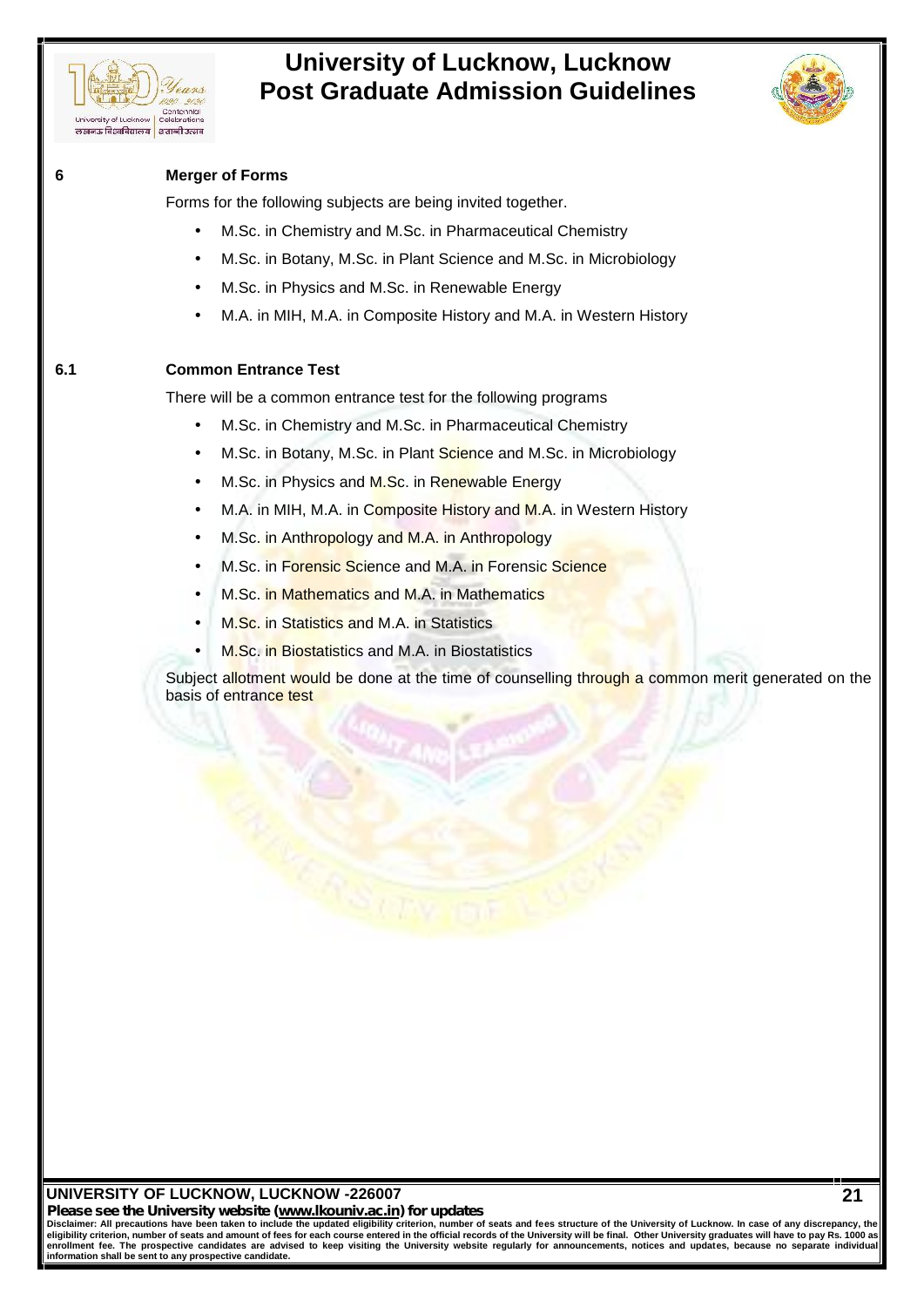



### **7 IMPORTANT DATES (Revised)**

### **Event Date**

Online form submission starts March 16, 2020

Last Date without late fee June 13, 2020

**Test Centres will be in Lucknow only**

Entrance Test **Entrance Test** Will be declared later



### **UNIVERSITY OF LUCKNOW, LUCKNOW -226007**

*Please see the University website (www.lkouniv.ac.in) for updates* **22**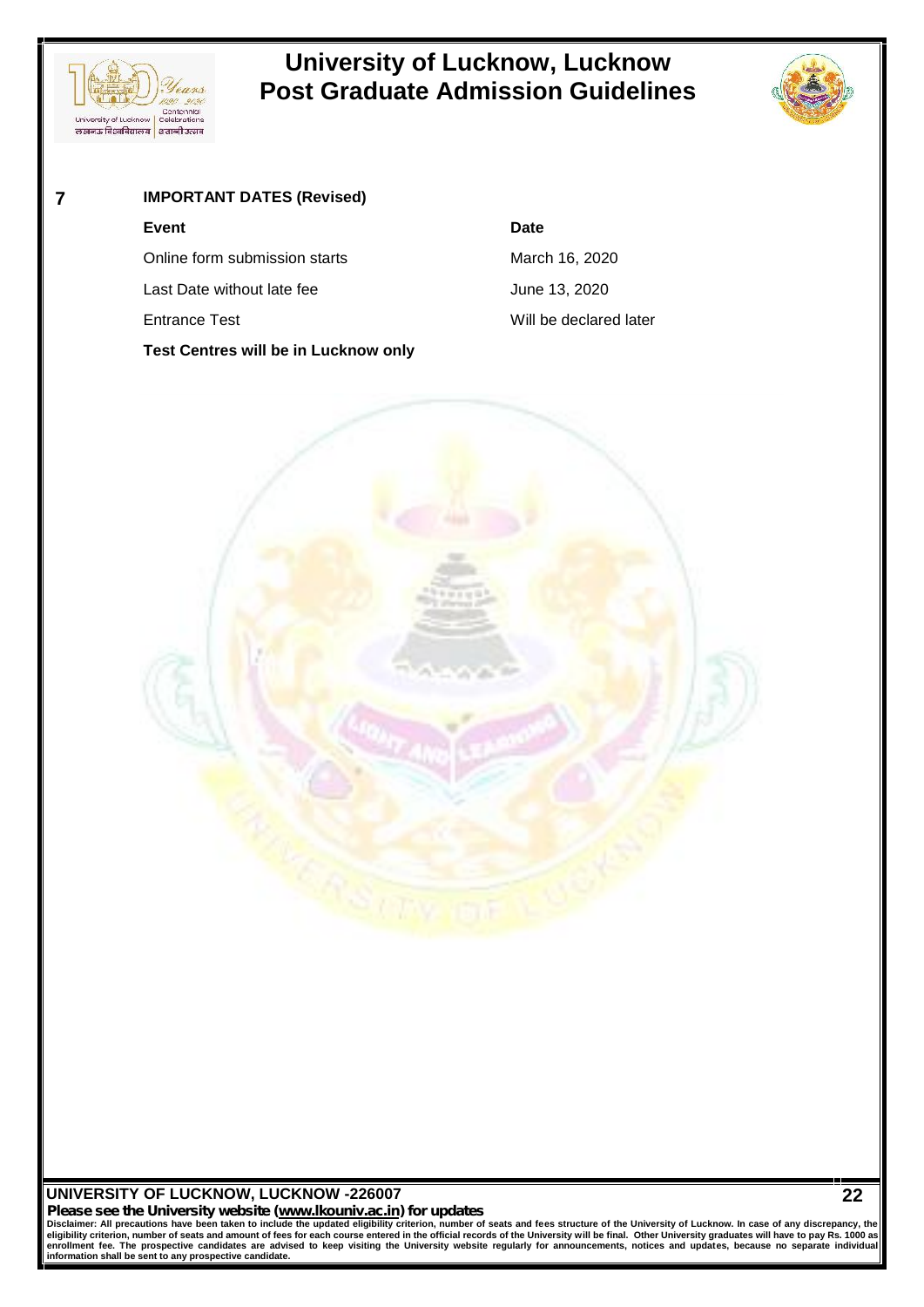

Please see the University website (www.lkouniv.ac.in) for updates<br>Disclaimer: All precautions have been taken to include the updated eligibility criterion, number of seats and fees structure of the University of Lucknow. I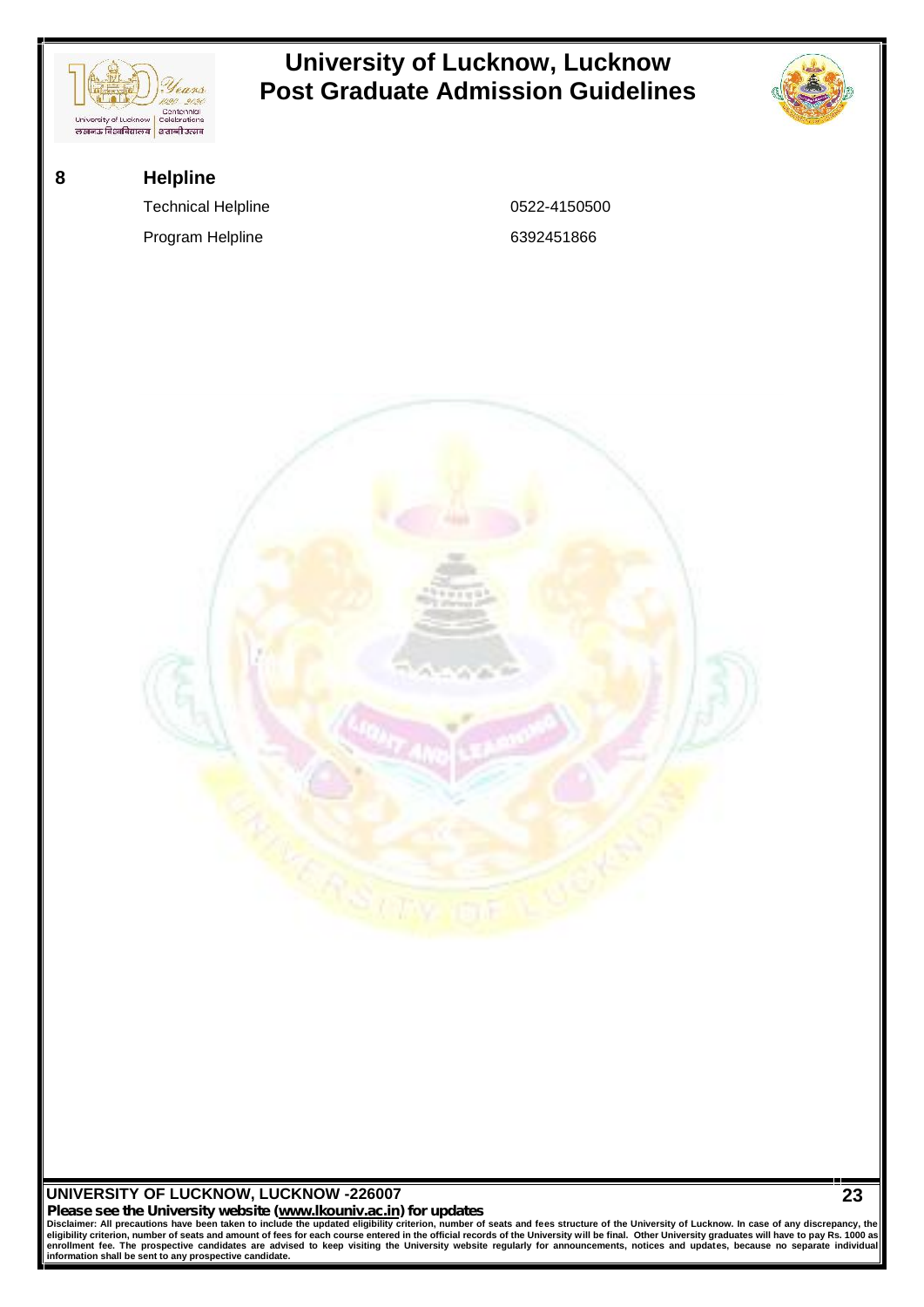



**24**

### **REQUIREMENTS FOR FORM SUBMISSION**

- **Valid Email ID**
- **Active Mobile Number**
	- o Mobile number should be with the applicant at the time of form filling
	- o All relevant information regarding admission would be sent to this mobile number.
	- o This number would also be used at the time of counselling.
- **Alternate Mobile Number** (Preferably of parent)
- **Photo** in JPEG format (Maximum upload size is 50 KB only)
- **Scanned Signature** in jpeg format (Maximum upload size is 50 KB only)
- **High School, Intermediate and Graduation Mark sheet**
	- o **It is the sole responsibility of the student to go through the prospectus and check his/ her eligibility at the time of application. We are not verifying the eligibility at the time of application. The eligibility will be verified by the University at the time of counseling.**
- **Photo ID proof** (for entering number)
	- Any one of the following for entering the number at the designated place in the online application form
		- Aadhar Card, Voter ID, Driving License, Passport
- **Application Fee**
	- o General and OBC Rs. 1000.00

o SC and ST Rs. 500.00

- **EWS Certificate**
	- o Applicants who want to avail the benefit of Economically Weaker Section (EWS) seats have to choose yes in the personal information page. The certificate for this can be uploaded on the page where there option of uploading photo and signature. It is not compulsory to upload the certificate at the time of form filling. They would be needing the following certificates at the time of counseling
		- **EWS certificate issued by the appropriate authority**
		- Self declaration certificate
- **Caste certificate**
	- o The number of caste certificate issued by the competent authority will have to be entered for availing the benefit of reservation for OBC, SC and ST applicants. Validity of these certificates will be verified from the Government website.
	- Applicants of OBC Non Creamy Layer category would require the following certificates at the time of counseling
		- OBC Certificate issued on or after January 1, 2020.
		- If the OBC category certificate is issued after July 1, 2017 and before January 1, 2020, they will have to submit the income certificate issued on or after January 1, 2020 along with the category certificate. The OBC Non Creamy layer certificate issued before July 1, 2017 will not be considered.
	- o The scheduled caste, scheduled tribes and other backward class candidates originally belonging to Uttar Pradesh will be given the benefit of reservation. Scheduled castes, scheduled tribes and other backward class candidates of other states will be treated as general.

**UNIVERSITY OF LUCKNOW, LUCKNOW -226007**

*Please see the University website (www.lkouniv.ac.in) for updates*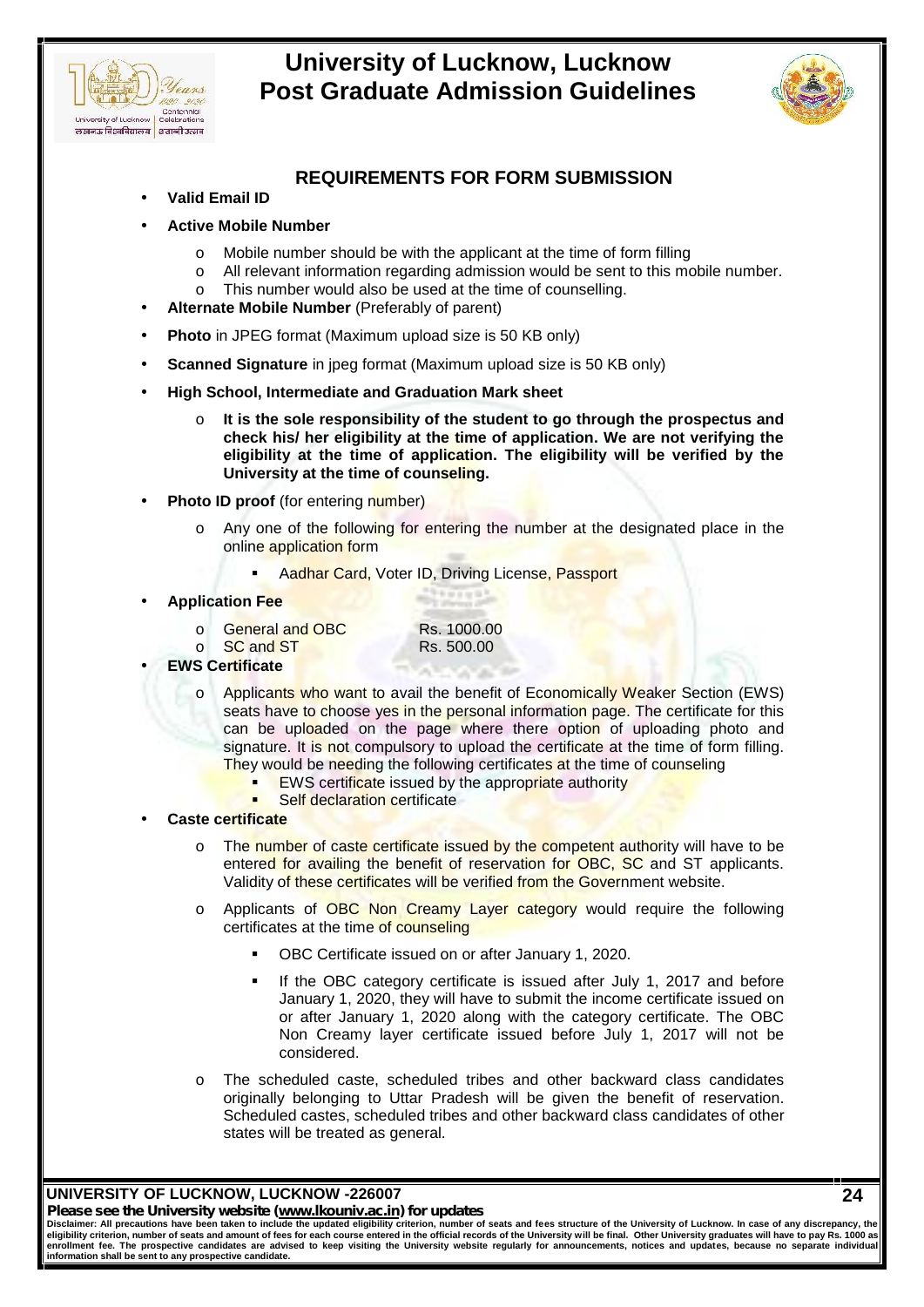



### **Income Certificate**

- o Applicants will have to enter the number of these certificates at the time of filling of the form.
- o The Income certificate has to be issued on or after January 1, 2020 and will be verified through the Government website. Certificates whose details are not available on this website will not be entertained.
- o The applicants who do not have a valid income certificate issued by competent authority will not be given benefit of zero fees at the time of admission.

### **FORM FILLING**

- During the form filling process the applicant can make the entries and save the information.
- If the applicant is unable to fill the form in one sitting or somehow the process is interrupted there is no need to register again. They can login using the credentials sent on their mobile numbers and continue the process.
- Applicants are advised to check all the data they have entered before submitting the application fee. If there is some error they can edit these or start the entire process again. Once they have submitted the application fee the data submitted in the registration page cannot be edited under any circumstances.

### **Step 1 Registration**

- o Applicants have to fill the relevant details in the form provided. These fields cannot be edited later.
- $\circ$  Applicants will receive their login details in the mobile number and email ID provided at the time of registration.

### **Step 2 Personal Details**

- o Applicants have to enter their personal details
- **Step** 3 **Educational Qualifications**
	- o Applicants have to fill their educational qualifications.
		- Those applicants who are in the final year of graduation have to provide roll number and University details.
	- **Step** 4 **Upload photo and signature**
		- o Applicants have to upload their photo and scanned signature.

### **Step 5 Preview**

- o **Applicants can preview all the entries made at this point. If there is some error** they can edit these or start the entire process again. Once they have submitted the application fee the data submitted in the registration page cannot be edited under any circumstances.
- **Step 6 Application Fee**
	- o If all the entries in the application form are correct the applicant can submit the form and proceed for payment of the application fees.
	- o Form fees can be submitted by any of the following ways
		- Credit Card, Debit Card, Net Banking
- **Step 7 Print Application form**
	- o Applicants can print their complete application form and fee receipt to complete the application process.

### **Data Editing**

- Restricted data can be edited by the candidate by logging into the admission website using the credentials sent to their email and registered mobile number.
	- o In case the candidate has missed out on the login details they can regenerate their password by clicking on the "*forgot password"* link and entering their registration number. The new login details will be sent to their registered mobile number.
- **The data submitted in the registration page and the opted category cannot be edited under any circumstances.**

### **UNIVERSITY OF LUCKNOW, LUCKNOW -226007**

### *Please see the University website (www.lkouniv.ac.in) for updates*